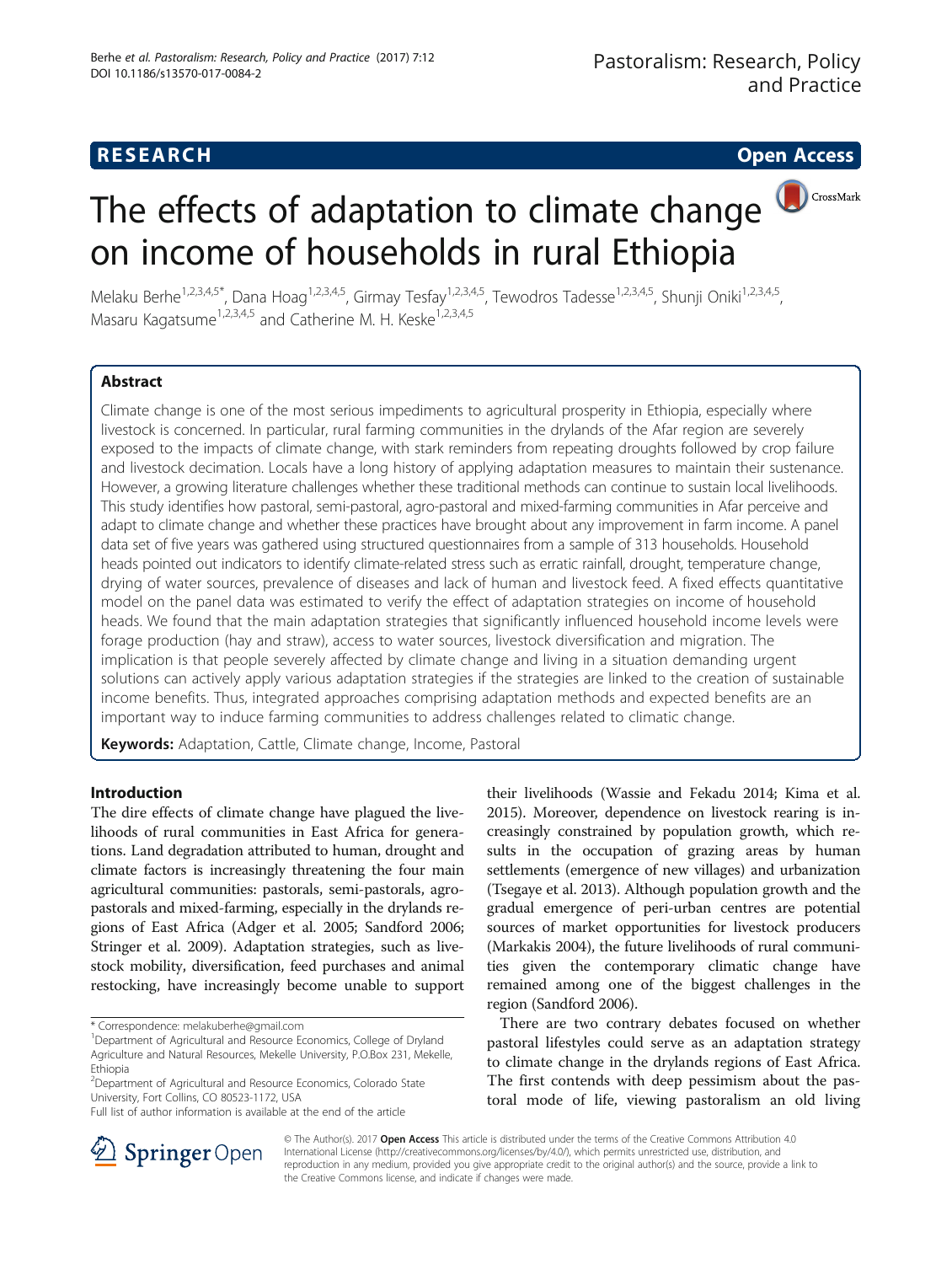system by which pastoralists could not meet their livelihood requirements (Sandford [2006](#page-14-0)). Pastoralists live in drylands areas characterized by repeating droughts, land degradation, lack of marketing, governance and access to technology (Bradburd [1982](#page-13-0); Hogg [1992](#page-13-0)). And even these limited resource regions are being further stressed by human population growth. In the Greater Horn of Africa, pressure on the ecological base of rangelands threatened carrying capacity to support huge livestock herds that eventually left pastoralists in crisis (Sandford [2006](#page-14-0)). According to Sandford [\(2006\)](#page-14-0), introducing improved livestock management with permanent settlement should be prioritized and this can be credible if it is integrated with irrigation and mixed livestock-cereal production and with forage enhancement schemes. His argument emphasizes that settling pastoral communities into permanent locations leads to the provision of basic infrastructure including schools, health services, road accesses, and veterinary services.

The second strand of literature strongly advocates the importance of the pastoral living style to maintain livelihoods through traditional systems (Moritz et al. [2009](#page-13-0); Nassef et al. [2009\)](#page-13-0). Pastoralists have a long history of involvement in various forms of adaptation methods based on their own indigenous knowledge (African Technology Policy Studies Network [2013\)](#page-13-0). Research findings (see OXFAM [2008](#page-13-0); Moritz et al. [2009\)](#page-13-0) demonstrate that the pastoral system is an easy way to adapt to climatic effects, owing to its suitability to arid and semi-arid environments through strategies of establishing strong social capital, economic cooperation among community members and clan lineage networks, herd diversification and restocking methods. In such a context, pastoral life allows the community to keep their cultural systems and knowledge while responding to the negative effects of climate change. Instead of changing the prolonged indigenous mode of living into the proposed new style of life, more attention is needed to enhance mobility strategies in a way that supports adaptive capacity by introducing modern extension services and veterinary facilities.

Clearly, there is a divergence of opinions about the sustainability of the pastoral way of life and its corresponding contribution towards climatic adaptation in the drylands regions of Africa. This is complicated by the multifaceted nature of adaptation possibilities that are heavily dependent on a variety of factors such as market accessibility and institutions (Smit et al. [2000](#page-14-0)), resource availability (Sandford [2006\)](#page-14-0), demand pressure of human and livestock populations for limited land size (Tsegaye et al. [2013\)](#page-14-0) and availability of livelihood options apart from livestock earnings (Adger et al. [2005](#page-13-0); Berhanu et al. [2007](#page-13-0); Galvin [2009](#page-13-0)). Considering the existence of pastoral, semi-pastoral, agro-pastoral and mixed-farming communities in the region, it is difficult to clearly point out exactly how these two debates fit into policy actions without having sizeable evidence. This requires a thorough investigation about how multiple adaptation strategies influence the adaptive capacity of these communities.

This study examines what and how major factors influence the adaptive capacity of rural communities in the Afar region of Ethiopia, including to what extent adaptation methods are applied and which adaptation methods contribute to household income. This is important because rural communities in the Afar region account for about 29% of the country's total population and 16% per annum of total GDP (CSA (Central Statistical Authority) [2008](#page-13-0)). While most of these communities meet their subsistence living via engaging in animal production, the natural resource base in the region is highly subject to overgrazing and deforestation, with an increasing number of human and livestock populations (Tsegaye et al. [2010\)](#page-14-0), which has accelerated (Galvin [2009\)](#page-13-0). Such challenges combined with unpredictable rainfall and changing temperature (Campbell et al. [2005;](#page-13-0) Sandford [2006](#page-14-0)) leave villagers vulnerable to economic disasters. Therefore, understanding how locally practised adaptation strategies uphold the livelihoods of rural communities is paramount to improve their lives. It is unclear which adaptation strategies lift livelihoods across the community groups.

The large body of previous literature is focused on climate modelling techniques for identifying future threats of climate change and outlining adaptation approaches. Options for adaptation include diversifying income, building formal and informal institutions, adjustments in livestock holdings and species, labour mobility and engagement in small irrigation schemes (Adger et al. [2005](#page-13-0); Berhanu et al. [2007](#page-13-0); Seo and Mendelsohn [2008](#page-14-0); Moritz et al. [2009](#page-13-0); Crane et al. [2011](#page-13-0); Tsegaye et al. [2013](#page-14-0)). However, little empirical knowledge is available to help understand the effects of alternative adaptation strategies on household incomes. Hence, this study has three objectives: (1) to determine how pastoral, semi-pastoral, agro-pastoral and mixed-farming communities perceive the effects of climatic change; (2) to examine how they adapt to these changes and (3) to estimate how that affects their income. Results are based on a survey of over 300 pastoral, semi-pastoral, agro-pastoral and mixed-farming communities.

#### Methods

The use of multiple adaptation strategies in response to climatic change by a farm household is often a decision made based on observable and unobservable household, farm and community-specific attributes. These attributes play pivotal roles when farm households make decisions under different risk scenarios. In effect, households'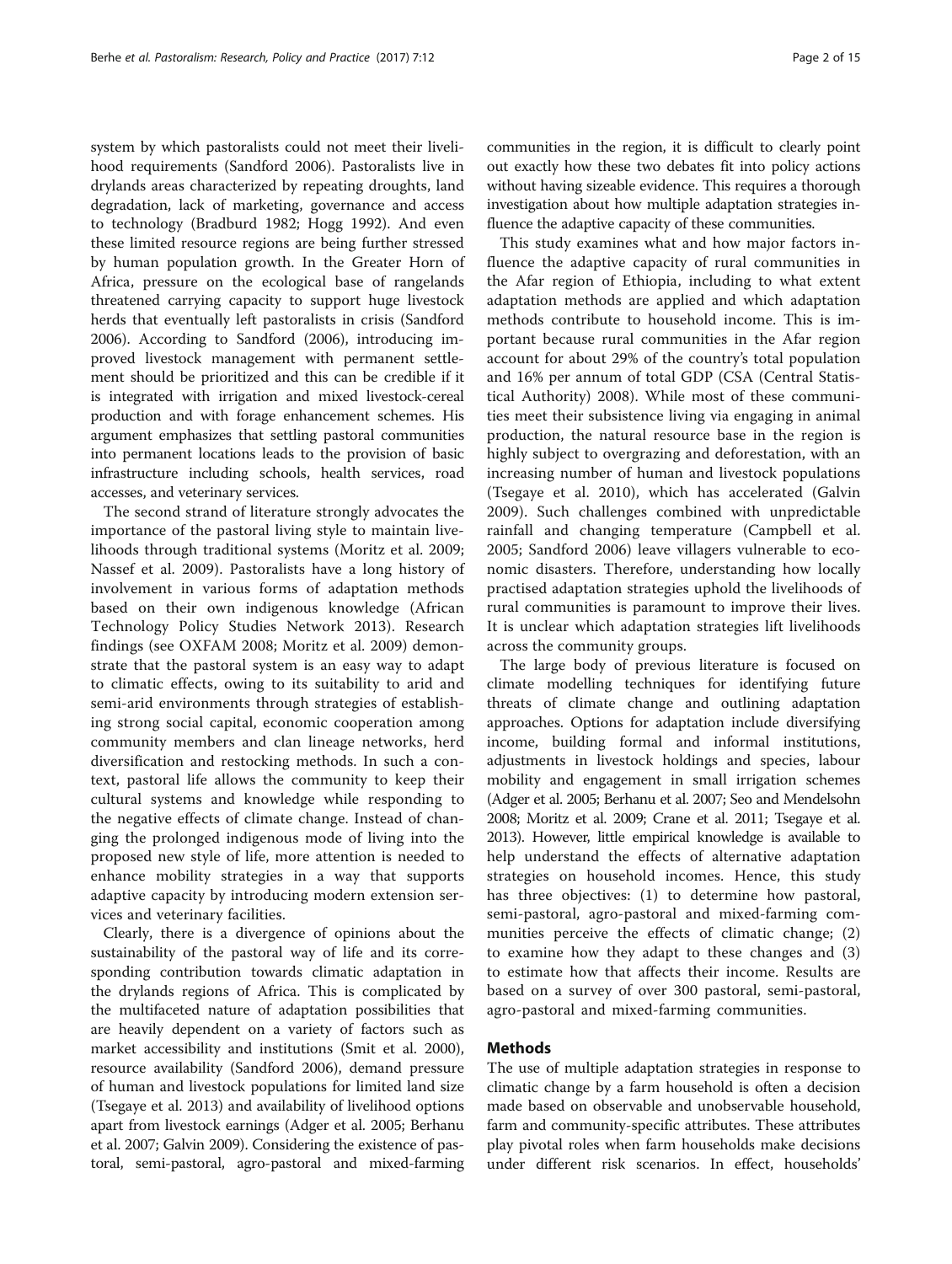adaptation decisions are jointly determined in response to climatic fluctuations, and hence the livelihood activities that form the basis for earning income. The significance of inter-dependent decision-making in adaptation and subsequent income is even more pronounced among pastoral, semi-pastoral, agro-pastoral and mixed-farming communities living in drylands regions that are at greater chance of experiencing loss of livestock (Tsegaye et al. [2013\)](#page-14-0). In responding to livestock loss due to climate change, such livestockdependent households widely apply local-based adaptation measures that are applicable and easily affordable (Di Falco et al. [2012](#page-13-0)).

Assuming that farm households make rational decisions, their involvement in the implementation of various adaptation measures is linked to maximizing future benefits. These expected benefits induce households to continue using various adaptation strategies that provide them with a maximum level of unobserved utility (Barberies [2013\)](#page-13-0). Across time, households can enjoy different levels of unobserved utility emanating from variations in expected benefits in different periods. In effect, a household's utility can change from time to time in response to the changing preferences, which in turn reflect the changes in both observable and unobservable characteristics. In this setup, household  $i's$  latent utility derived from a specific adaptation strategy  $j$  at a given point in time  $t$  can be denoted as

$$
U_{ij,t} = U(\mathbf{x}_{ij,t}, \mathbf{h}_{ij,t}, \mathbf{a}_{ij,t}; \varepsilon_{ij,t})
$$
 (1)

where  $U$  is the unobserved (latent) utility attributed to a particular adaptation strategy for household, x is the vector of observable characteristics that also vary in time (time varying characteristics), h is the set of time and choice invariant characteristics of the farm household, a is the vector of unobservable factors (both time varying and time invariant) that represent unobservable heterogeneity among farm households involved in adaptation decision-making and finally  $\varepsilon$ represents time varying and time invariant unobserved and random term.

Effectively, a household's utility is reflected in terms of their preferences for carrying out compatible adaptation actions. As a result, their preferences rely on the extent of the income benefits they expect to gain from their involvement in several adaptation measures. In this regard of modelling the behaviour of rural households acting as a producer, a consumer or both, it is assumed that utility evolving from households' involvement in a random way is explicitly expressed in terms of improved income levels. Considering a given household has persistently applied several adaptation measures over a series of years, the utility maximization equation can be presented as

$$
Max = U(\mathbf{x}_{ij,t}, \mathbf{h}_{ij,t}, a_{ij,t})
$$
\n(2)

As a result, maximized utility levels are driven by income improvements. Income of households is in turn a function of various adaptation measures, availability of resources and other supports readily utilized by households. Overall, farming communities are free to apply individual or village-based adaptation measures while seeking to meet their income levels. The income earned by farm households can be from multiple sources such as cropping, livestock, agricultural wages and nonagricultural wages. For such analysis, several adaptation variables are taken into account including livestock mobility, use of small scale irrigation schemes, fodder stocking (feed), animal restocking and destocking, pasturing and cropping.

Based on this framework, this study distinguishes the effect of adaptation methods on household income levels in situations where pastoral, semi-pastoral, agro-pastoral and mixed-farming communities confront multiple effects of climate change and whose income level is thought to be highly fluctuating. It is common that income varies among households that adopt different livelihood strategies. This income over a period changes in response to different factors. Crucially, the factors may or may not also change overtime. Hence, modelling farm household income variation in response to different observable and unobservable factors needs to take this into account. In modelling farm household income (to explain income as a function of variables), therefore, there is an important issue that needs to be addressed - omitted variable bias. Farm households' ability (capability) to make use of adaptation strategies for managing or maintaining mainly farm production and thereby augment income could be influenced by many unobservable factors. In other words, farm households could exhibit heterogeneity, due to unobservable factors that are difficult to capture or collect data using surveys. In effect, using data collected at one point in time (cross-sectional data) for estimating the effect of adaptation strategies on income could lead to biased results. This is because decision-making behaviour during adaptation could be correlated with the unobserved household heterogeneities. Therefore, analysis based on panel data helps address this problem associated with omitted variable bias of heterogeneity. This is where the fixed effects model becomes helpful as it addresses the effects of variables that never vary over the panel years (see Wooldridge [2002\)](#page-14-0).

We can reformat the empirical modelling using the fixed effects regression as follows: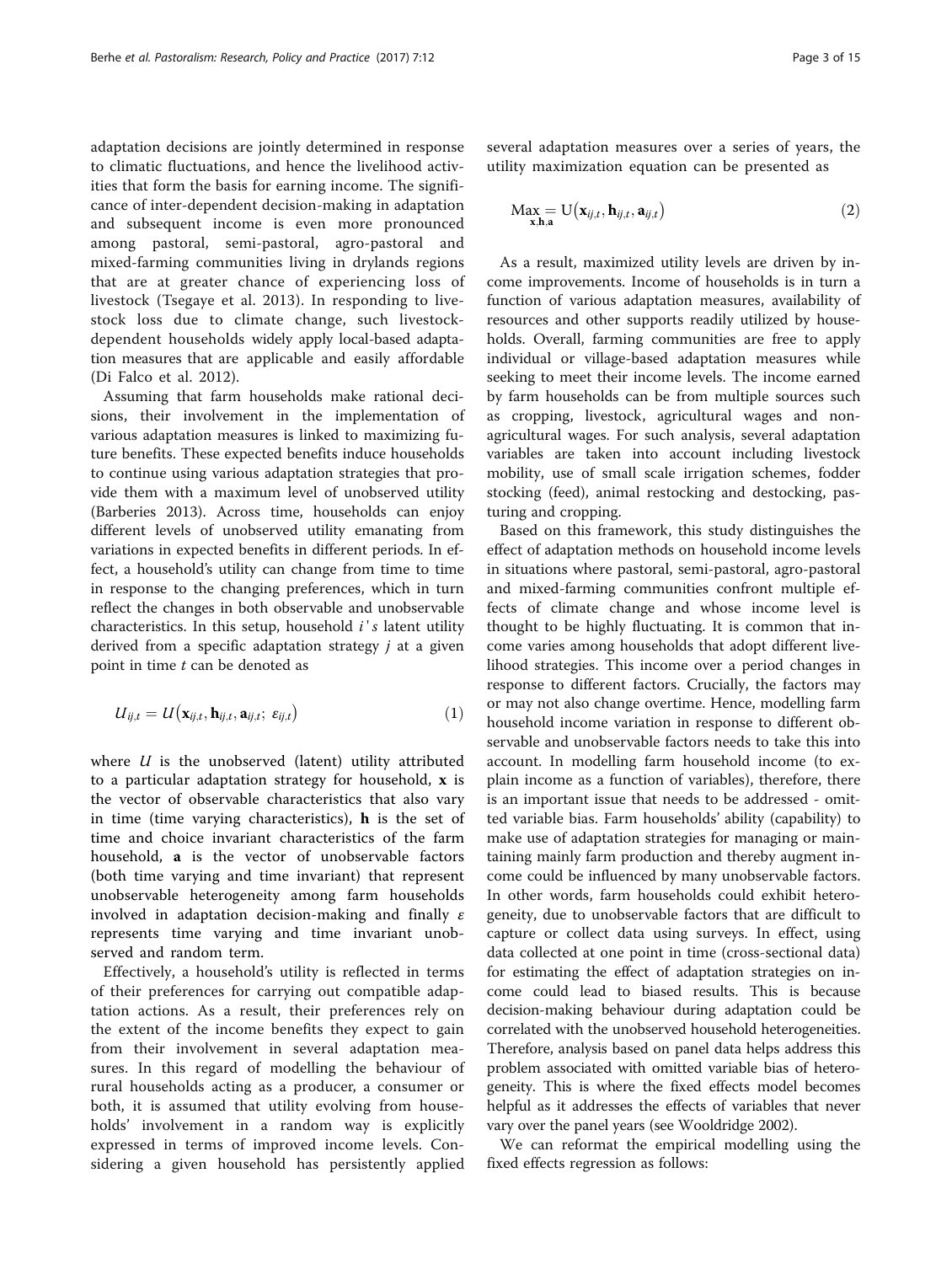$$
y_{it} = \mathbf{\beta}' \mathbf{x}_{ik,t} + a_i + u_{it} \tag{3}
$$

where  $y_{it}$  represents household  $i's$  income measured in Ethiopian Birr,  $\mathbf{x}_{it}(x_{i1,t}, x_{i2,t}, ..., x_{ik,t})$  represents the vector of explanatory variables,  $t$  refers the time period ( $t = 1, 2, \ldots, 5$ ),  $a_i$  represents the fixed effects (a vector of unobserved effects),  $u_{it}$  denotes the error term across years and  $\boldsymbol{\beta}' = (\beta_1, \beta_2, ..., \beta_k)$  represents the corresponding vector of estimated coefficients. In the setup of Eq. (3), any effect that may originate due to the influence of fixed variables is controlled by the fixed effects model (Verbeek [2004](#page-14-0)). This model removes the influence of those time-invariant characteristics from the independent variables while extracting the net effect of each independent variable, which varies over the panel years (Baltagi [2005\)](#page-13-0). Another important advantage of using the fixed effects model is that it takes into account those unique time-invariant individual characteristics that should not be correlated with other individual characteristics (Wooldridge [2002\)](#page-14-0).

If the error terms are systematically correlated, then tests are warranted to see whether it requires random effects or fixed effects, which necessitates applying the Hausman test (Baltagi [2005](#page-13-0)). This is because the correlation between the fixed effects  $a_i$  and the explanatory variables  $x_{it}$  will cause biases in the estimated coefficients. Thus, we need to eliminate the effects of fixed variables represented by  $a_i$  from the estimation. First, we computed the sample average variables for each household. That is, for the ith household, we divided Eq. (3) by time  $t$  to obtain Eq.  $(4)$  in the following form:

$$
\overline{y}_i = \mathbf{\beta}' \overline{\mathbf{x}}_{ik} + a_i + \overline{u}_i
$$
\n(4)

Since  $a_i$  is constant over time, the  $a_i$  term in Eq. (4) does not have a bar over it. Next, we subtract (4) from (3) to get the following equation called the within fixed effects transformation (Baltagi [2005](#page-13-0)).

$$
(y_{it} - \overline{y}_i) = \beta' (x_{ik,t} - \overline{x}_{ik}) + (u_{it} - \overline{u}_i)
$$
 (5)

The net effect captured by Eq. (5) is free from effects of time-invariant variables that we cannot measure in farming practices across years. Thus, this estimation allows us to observe the pure effect of applying various adaptation methods on income levels during the five consecutive years.

Considering the nature of rural income, adaptation methods are dynamically interrelated to each other and this further requires verifying the effect of lagged income (income of previous year) on current income. Hence, a limitation of fixed effects model that may arise due to the inclusion of lagged variable (lagged income) was checked using dynamic panel model as shown in Eq. (6).

$$
y_{it} = \theta y_{i,t-1} + \beta' \mathbf{x}_{ik,t} + \varepsilon_{it}
$$
\n(6)

where  $\varepsilon_{it} = u_{it} + \mu_i$ . In such dynamic panel setup, the dependent variable, i. e. the income of pastoral, semipastoral, agro-pastoral and mixed-farming communities, depends on observed explanatory variables signified by  $\mathbf{x}_{it}$  latent effects represented by  $\varepsilon_{it}$  and the lagged dependent variable  $(y_{i,t-1})$  whose coefficient is designated by  $\theta$ . The error term,  $\varepsilon_{it}$ , constitutes time effect, which arises from heterogeneous behaviour of individuals  $(u_{it})$  and time invariant variables  $(u_i)$  (Nickell [1981;](#page-13-0) Kiviet [1995](#page-13-0); Baltagi [2005](#page-13-0)). In situations where time effect was considerable, the use of dynamic panel modelling was required because the inclusion of lagged dependent variable as a regressor might result in an autocorrelation problem and lead to biased estimates of fixed effects model. In this case, we tested whether the dependent variable  $(y_{it})$  becomes to be a function of  $\mu_i$ . As indicated in the '[Results](#page-5-0) [and discussion](#page-5-0)' section, we conducted A series of tests to check if the lagged dependent variable  $(y_{i,t-1})$  was serially correlated to the error term  $(\mu_i)$ , which was also helpful to verify the need for the use of dynamic fixed effects model to this study.

### Study areas and data

Description of study area

This study was conducted in the district of Aba'ala in the Afar regional state of northeastern Ethiopia. The Afar region is situated in the great East African Rift Valley, which is bordered by the Oromia regional state on the southwest and south, Amhara regional state on the northwest, Tigray regional state on the northeast and Somali regional state on the southeast. Specifically, the Aba'ala district lies between the highland escarpments of the Tigray region and the world's lowest area called the Dankil Depression. Aba'ala records highly fluctuating rainfall with an estimated variation coefficient of 33%, relatively varying from year to year (Meze-Hausken [2004](#page-13-0)). Its annual average rainfall ranges between 150 and 500 mm (Tsegaye et al. [2010\)](#page-14-0), and it frequently receives very erratic rainfall during the 'Karma' season, which constitutes the rainy season between mid-June and mid-September. While the district has a mean temperature varying from 20 to 48°C, its altitude ranges from 100 m below sea level in Berahle to 1,500 m above sea level in Wuhdet (the town centre of Aba'ala district). The district is populated with nearly 37,943 inhabitants living over an area of about  $1,188.72 \text{ km}^2 \text{ (CSA (Central) } )$ Statistical Authority) [2008](#page-13-0)).

In the face of climatic change, livelihood strategies pursued by the communities in the Aba'ala district are grouped into four categories, namely pastoral, semipastoral, agro-pastoral and mixed-farming (Tsegaye et al. [2013\)](#page-14-0). Each category has its own peculiarity in responding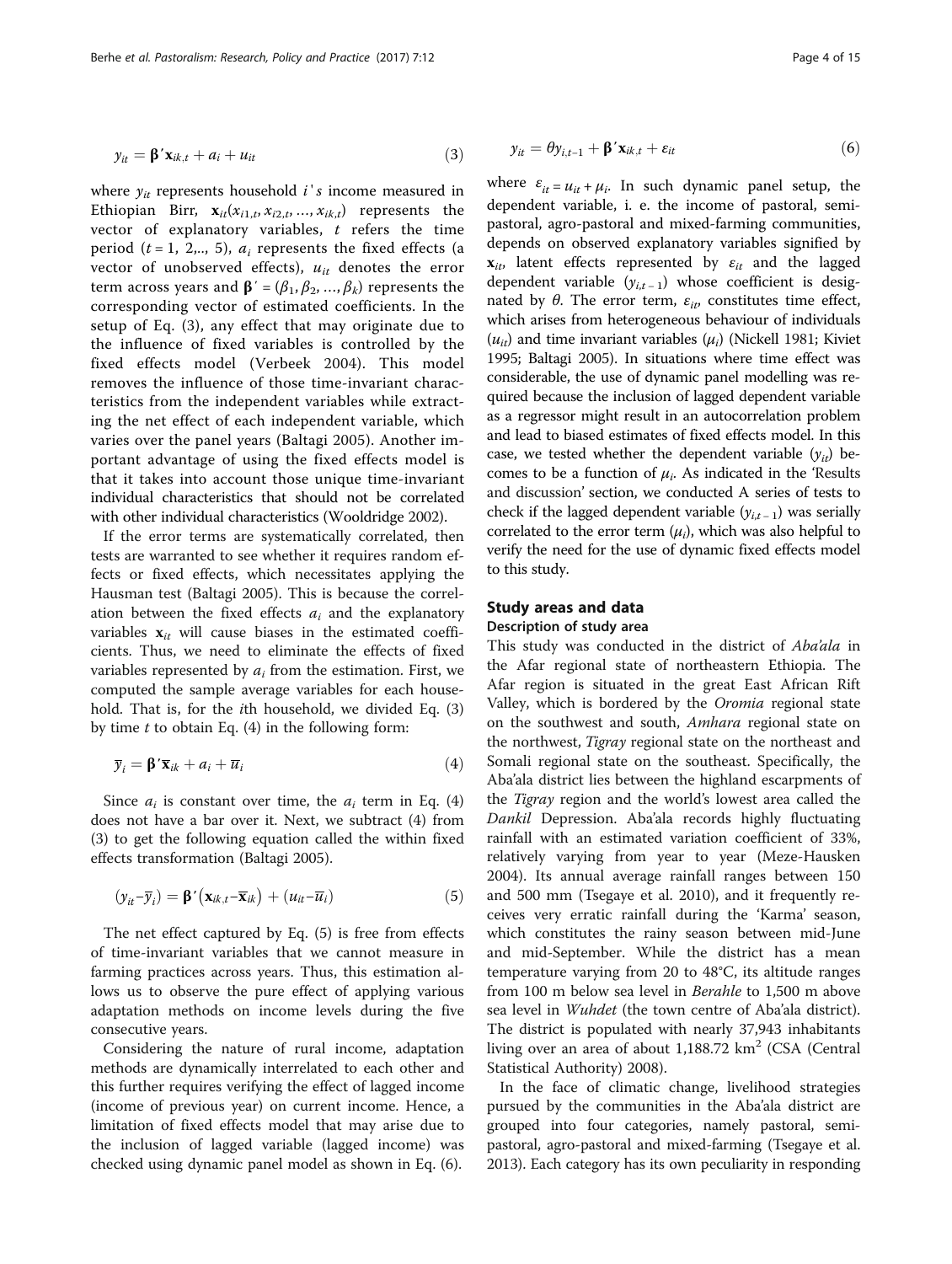to the risks of climate change. For a long period of time, pastoralists were the early pioneers of Aba'ala district. Tracing back to the historical connections established between the pastoralists and migrants from the highlands of neighbouring Tigray, both communities started living and working together since the middle of the twentieth century (Kloos [1982\)](#page-13-0). As the result, migrants from the Tigray region continued practising crop farming and animal husbandry in Aba'ala. It was since that time the district became known for its rain-fed agricultural suitable for growing maize, sorghum and some cereals like tef and barley (Tsegaye et al. [2010\)](#page-14-0). This has enhanced strong linkages between the indigenous pastoralists and the highland communities in terms of their economic interests and marriages. Realizing the negative effects of climatic change on their livelihood bases, the Afar pastoralists gradually began supplementing their food gaps through farming crops along with livestock herding.

#### Data

The Aba'ala district was chosen for two reasons. First, the district is characterized by its dryness and the common phenomenon of drought occurrences for about five decades. Due to its geographical remoteness from the Awash River and other perennial rivers, Aba'ala is one of the districts in northern Afar currently suffering from lack of water and access to grazing areas during drought periods. Second, the existence of indigenous experiences of adaptation methods practised by pastoral, semipastoral, agro-pastoral and mixed-farming communities in the district motivated this research, specifically to formulate a detailed analysis on relationships between various adaptation strategies and household income. The livelihood bases of the Afar communities depend on their involvement in livestock rearing, cropping and mixed crop-livestock farming systems. Household adaptation strategies vary across communities in Aba'ala district (Tsegaye et al. [2013\)](#page-14-0). Pastoral communities are those whose means of living entirely depends on raising livestock. These communities are widely known for managing their livestock through a nomadic strategy. They pursue livestock mobility in search of natural pasture and water sources. Semi-pastoral community members are those who were originally pure pastoralists but started to evolve into cropping over the last three decades. Although these communities are land owners, their involvement in cropping is only through renting or sharecropping to other farmers. Their livelihood dominantly depends on livestock rearing with a sedentary lifestyle in permanent houses. Their adaptation strategies to climate change and drought include livestock mobility, sharecropping, trading and participating in some other off-farm activities such as wages and salaries. The agro-pastoral community members mainly raise cattle, have their own land and directly produce cereals. They cope with adverse events of climate change by collecting animal feed (hay and straw, purchase formula feed and use artificial insemination). The mixed crop-livestock farming community members have their own land and rent-in or share-in cultivable land from others (mainly from semi-pastorals). The main source for their living is crop faming. They keep raising a small number of cattle for draught power and small ruminant animals to supplement their produce from cropping.

Data from the four communities were collected in two stages of primary surveys. First, a reconnaissance appraisal was conducted to have a broader understanding on adaptive behaviours of farmers that dwell in the study area. During the exploratory survey, a series of discussions were held with various stakeholders including clan leaders, farmers, pastoralists, agro-pastoralists, extension workers and agricultural experts. Pertinent information obtained from the first stage was used to refine the study objectives, sampling methods and the survey instrument. In the second stage, we stratified the community into mixed-farming, agro-pastoral, semi-pastoral and pastoral, whereby sample households were selected from each stratum randomly. Based on the four community classifications, sampling across 11 Kebeles (villages) in the Aba'ala districts was made. Out of the 11 Kebeles, five were pastorals, three were semi-pastorals, one was agro-pastoral; the remaining two are mixed-farming communities. To ensure appropriate representation of each stratum, a two-stage stratification sampling method was applied to minimize heterogeneities among groups (strata).

In total, there were about 2,236 households across the four groups. Proportionately, the number of households in each stratum (group) constituted 763 pastoral, 287 semi-pastoral, 508 agro-pastoral and 678 mixed-farming communities. In the end, 325 representative sample households were randomly selected from the four groups, out of which, 110 (33.3%) were pastoral, 43 (12.8%) semi-pastoral, 74 (22.7%) agro-pastoral and 98 (31.2%) mixed-farming communities. Among those 325 household heads randomly selected for sampling, we were unable to collect data from 12 households due to change in their address during the five consecutive years. Hence, a balanced panel data of 313 sample households was gathered in 2011, 2012, 2013, 2014 and 2015. To preclude seasonal variations, data collection was conducted every November. Four enumerators who have good knowledge regarding the study area were hired and trained for the survey. After developing and completing preparation of the structured questionnaire, a pre-test survey was conducted on 12 households, the feedbacks of which were incorporated in the full survey.

Qualitative data were also gathered to supplement data types that cannot be obtained via quantitative methods.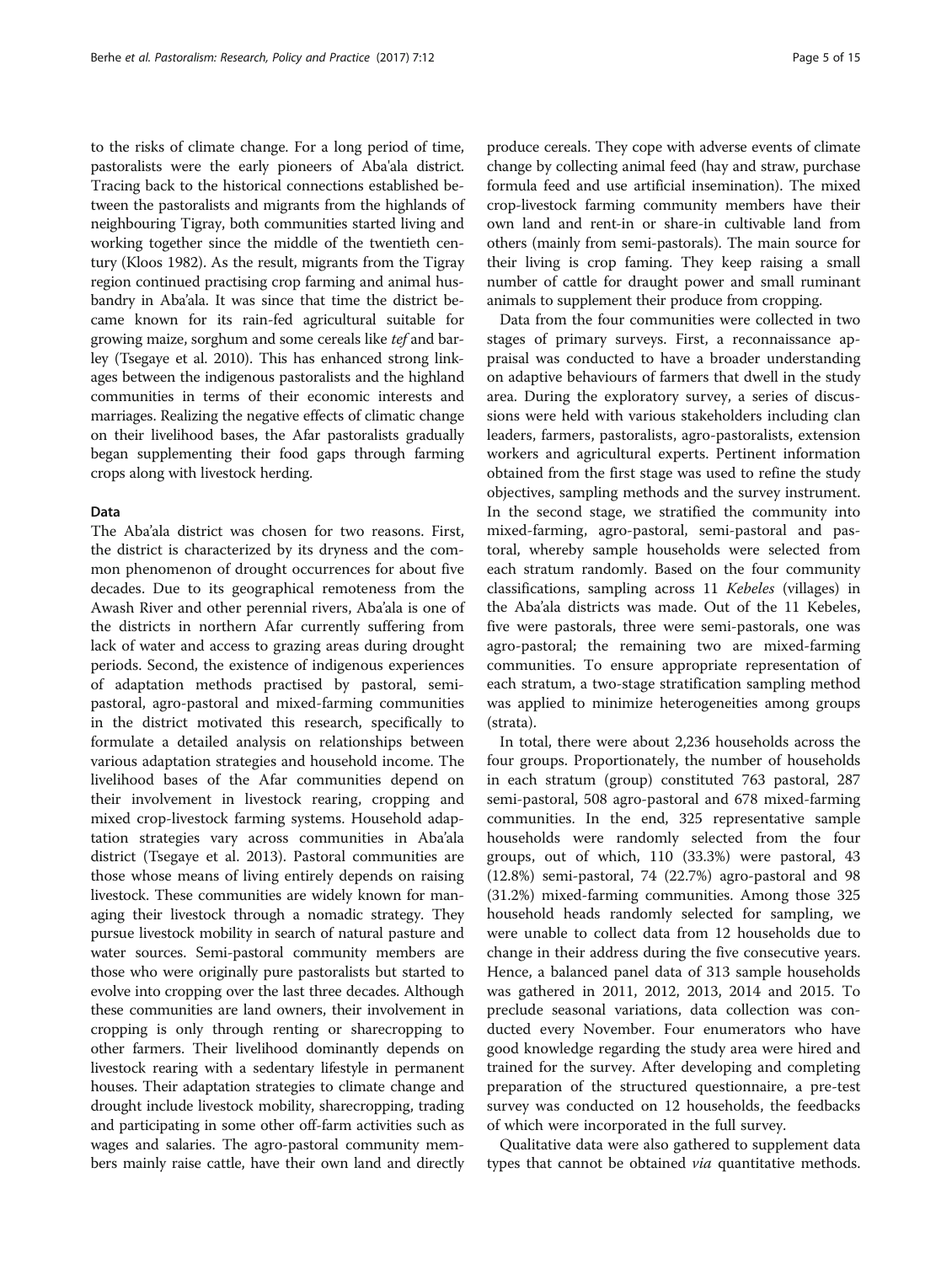<span id="page-5-0"></span>This would validate the quantitative results to come up with storylines of information about local practices of adaptation to climate change for improving their livelihood sources. Before setting out on fieldwork for data collection, clan leaders, religious leaders, agricultural experts, village administrators and elders were selected to hold group discussions. The important criterion for the inclusion of such discussions in this context was based on their pertinence for substantiating the findings. During the discussion, ethnographical methods were used to explore the contribution of Afar communities and highland settlers in building livelihood assets.

#### Results and discussion

#### Statistics and variable descriptions

As shown in Table 1, the mean age of households was 48.9 years. A given household constituted an average family size of six members whose age ranged between 15 and 64 years. According to International Labor Office (ILO [2011](#page-13-0)), this age category is termed as the active economic labour force population. This shows that the availability of the active labour force in rural areas is an opportunity to apply locally based adaptation strategies. For instance, a physically capable labour force can easily accomplish various environmental conservation actions, which would enable the locals to cope with risks related to climatic change. The implication is that local development plans that incorporate participation of an active labour force across rural villages may enhance sustainable income options and minimizing climate-related risks. The study findings also indicated that the average size of families whose age was below 15 and greater than 64 years were 3 and 0.09, respectively. The ILO ([2011\)](#page-13-0) named these age categories as a dependent labour force.

In terms of gender distribution, 84% of the household heads were males and the remaining 16% were females. Based on ideas obtained from key informants and group discussants, females in the Afar region were generally burdened with indoor family management tasks, which deterred them from accessing various income-generating activities such as possible benefits from livestock rearing and off-farm activities. The result is consistent with other studies conducted by Chala et al. [\(2012\)](#page-13-0) and FAO ([2012](#page-13-0)). Females in Ethiopia have cultural hindrances that obstruct their involvement in various developmental activities outside their home. Women are highly engaged in family management and indoor house duties such as cooking, washing and taking care of their children. Because of these extra burdens, it is hard for them to access formal education and work outside homes seeking to supplement their financial situations. Among the household heads, 66.9% did not get any chance to get a formal education, 19.6% could write and read, 13.5%

|  | <b>Table 1</b> Summary statistics and variable descriptions ( $n = 313$ ) |  |  |  |
|--|---------------------------------------------------------------------------|--|--|--|
|  |                                                                           |  |  |  |

| Variables and specification                                                                                               | Mean  | Standard deviation |
|---------------------------------------------------------------------------------------------------------------------------|-------|--------------------|
| Age of household head (years)                                                                                             | 48.9  | 10.7               |
| Sex of household head<br>$(1 = Male, 0 = Female)$                                                                         | 0.84  | 0.36               |
| No. of family members aged below<br>15 years (number)                                                                     | 3.0   | 1.01               |
| No. of family members aged 15 to<br>64 years (number)                                                                     | 6.0   | 2.13               |
| Family members aged above 64 years<br>(number)                                                                            | 0.09  | 0.30               |
| Education of household head<br>$(1 = 1$ lliterate, 2 = Read and write,<br>$3 =$ Primary, $4 =$ Secondary, $5 =$ Tertiary) | 66.9  | 0.72               |
| Working experience in livestock<br>farming (years)                                                                        | 25.17 | 11.42              |
| Repeating move for more than one<br>month $(1 = Yes, 0 = Otherwise)$                                                      | 0.06  | 0.24               |
| Access to water sources<br>$(1 = Yes, 0 = Otherwise)$                                                                     | 0.85  | 0.34               |
| Stocking fodder (1 = Yes, 0 = Otherwise)                                                                                  | 0.22  | 0.41               |
| Access to extension services<br>$(1 = Yes, 0 = Otherwise)$                                                                | 0.02  | 0.14               |
| Cropping (1 = Yes, 0 = Otherwise)                                                                                         | 0.65  | 0.47               |
| Size of cattle holding<br>(total livestock unit)                                                                          | 6.77  | 2.61               |
| Size of goat (total livestock unit)                                                                                       | 15.5  | 22.9               |
| Size of sheep (total livestock unit)                                                                                      | 0.03  | 0.31               |
| Size of camel (total livestock unit)                                                                                      | 0.30  | 1.15               |
| Diversification (1 = Yes, $0 =$ Otherwise)                                                                                | 0.15  | 0.36               |
| Zero grazing $(1 = Yes, 0 = Otherwise)$                                                                                   | 0.48  | 0.50               |
| Pasturing in own village<br>$(1 = Yes, 0 = Otherwise)$                                                                    | 0.67  | 0.47               |
| Use of selected breeds<br>$(1 = Yes, 0 = Otherwise)$                                                                      | 0.21  | 0.41               |
| Migration (1 = Yes, 0 = Otherwise)                                                                                        | 0.42  | 0.90               |
| Restocking (number)                                                                                                       | 0.41  | 0.49               |
| Destocking (number)                                                                                                       | 0.39  | 0.48               |
| Hay production (kg)                                                                                                       | 169.1 | 531.2              |
| Straw production (kg)                                                                                                     | 876.8 | 1,384              |
| Purchase of hay (kg)                                                                                                      | 80.5  | 379.9              |
| Purchase of straw (kg)                                                                                                    | 261.9 | 1,043              |

Source: Collected by authors. Note: Tropical livestock unit (TLU) is meant to represent a live weight of tropical livestock given by 250 kg as a benchmark used for estimating other herds equivalently. On average, 1 TLU = 1 camel = 0.7 cattle = 0.1 sheep or goat = 0.5 donkey = 0.45 heifer or bull = 0.7 mule or horse  $= 0.2$  bee colonies or  $= 0.01$  chickens (Randela et al. [2000](#page-14-0))

reached primary level, and nobody went to secondary school. It was presumed that more educated people would have more awareness about the effects of climate change and ability to apply adaptation measures. The mean level of household's working experience in livestock farming was almost 25 years. The major livestock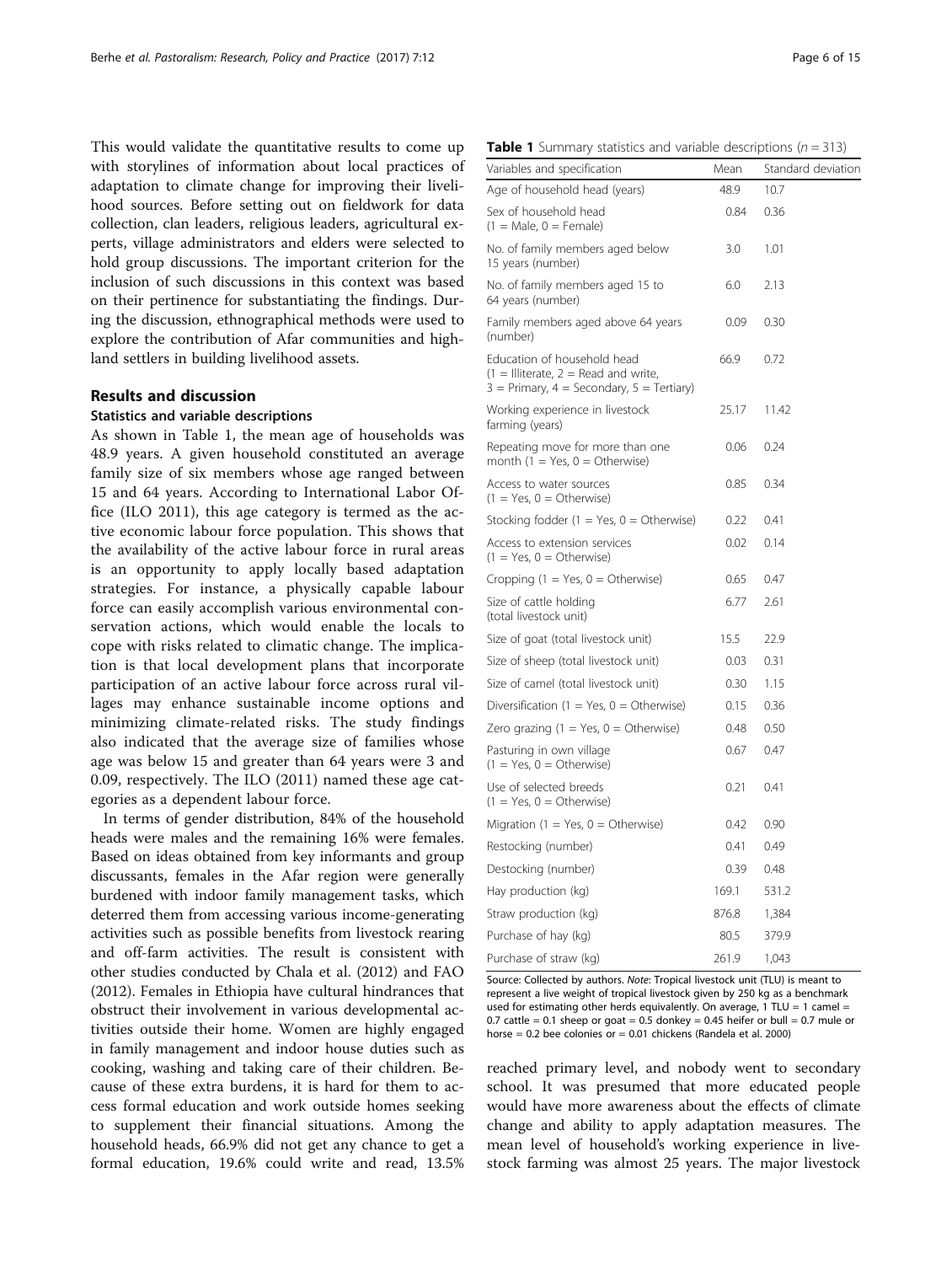holdings across the household heads were cattle (oxen and cows), goats, sheep and camels (see Table [1](#page-5-0)).

Among livestock owners who already moved to other potential areas, 6% reported that they continued moving for more than one month until they get sufficient pasture and water sources. Once livestock owners moved to a certain district, they no longer keep moving if they find sufficient feed for their cattle. In the study, a majority of livestock owners (94%) did not make repeating movements after they found adequate feed resources in certain areas. Hence, accessibility to animal feed and water resources determines household's movement.

#### Perception of households on effects of climate change

Households were requested to provide their views about whether they were sensitive to the effects of climate change. The majority reported that successive occurrences of droughts and the vulnerable nature of livestock farming in the Afar region had heightened their sensitivity in terms of crop failure and animal decimation over the last five years. Table 2 presents information about the perception of household heads across the four community groups and the degree of climatic effects they perceived. About 88.7% of the pastoralists significantly felt the effects of climate change in the form of recurring droughts, whereas the other 7.5% expressed their moderate feelings towards the effects. The remaining 3.8% of pastorals said they were unaware of the effects or did not know at all. Similarly, semi-pastoral (85.9%), agro-pastoral (87.5%) and mixed-farming (88.4%) communities significantly perceived that prolonged drought was a major challenge that mainly damaged their natural resource base and was followed by lack of feed and

More than 94% of pastoral, semi-pastoral, agropastoral and mixed-farming communities perceived that a lack of animal feed was their critical challenge during drought periods. Crop failure that directly causes scarcity of animal feed is also associated with lack of rain and drying of water sources (Tsegaye et al. [2013\)](#page-14-0). As a result, semi-pastoral (86.5%), agro-pastoral (95.1%) and mixed-farming (83.3%) communities perceived that climate change, manifesting as drought, had significant destroyed crops. Households described that they experienced crop failure twice or more times within five years (Table 2). These show that the Afar people are vulnerable to the vagaries of nature. Because existing streams and rivers are drying up, pastoral (92.9%), semi-pastoral (86.5%), agro-pastoral (89.5%) and mixed-farming (85.3%) communities significantly perceived scarcity of water across many villages in Aba'ala. These community members further perceived the effects of climate change in terms of rainfall variability, increased temperature, untimely raining and flooding, prevalence of animal and human diseases, shortage of food for human and drying of streams and other water sources (See Table 2).

During drought, many livestock owners used the same water sources (rivers, ponds, wells and streams) for their animals to drink from. As expressed by key informants, cattle herds that compete for similar water sources and grazing land areas were likely to be exposed to several diseases. This shows the need for introducing better cattle management mechanisms such as zero grazing, provision of clean water and improved veterinary

|  | Table 2 Perception of household heads on effects of climatic change |  |  |  |
|--|---------------------------------------------------------------------|--|--|--|
|  |                                                                     |  |  |  |

| Effects of climate change             | Household's perception by community group (%) |             |                |             |                |             |               |      |  |  |
|---------------------------------------|-----------------------------------------------|-------------|----------------|-------------|----------------|-------------|---------------|------|--|--|
|                                       | Pastorals                                     |             | Semi-pastorals |             | Agro-pastorals |             | Mixed-farming |      |  |  |
|                                       | Moderate                                      | High        | Moderate       | <b>High</b> | Moderate       | <b>High</b> | Moderate      | High |  |  |
| Recurrent drought                     | 7.5                                           | 88.7        | 7.0            | 85.9        | 8.2            | 87.5        | 6.5           | 88.4 |  |  |
| Lack of animal fodder                 | 3.6                                           | 95.6        | 3.5            | 95.5        | 4.3            | 94.0        | 4.1           | 95.0 |  |  |
| Crop failure                          | 0                                             | $\mathbf 0$ | 12.5           | 86.5        | 10.5           | 85.1        | 11.8          | 83.3 |  |  |
| Rainfall variability                  | 8.0                                           | 85.8        | 4.0            | 88.5        | 10.5           | 87.2        | 6.1           | 89.4 |  |  |
| Drying of existing streams and rivers | 9.4                                           | 83.4        | 12.0           | 86.0        | 10.3           | 83.8        | 11.0          | 81.3 |  |  |
| Scarcity of water                     | 4.8                                           | 92.9        | 12.5           | 86.5        | 6.8            | 89.5        | 8.2           | 85.3 |  |  |
| Temperature change                    | 8.6                                           | 87.4        | 7.0            | 89.0        | 7.4            | 91.2        | 2.4           | 91.7 |  |  |
| Prevalence of human diseases          | 5.4                                           | 91.0        | 5.5            | 92.5        | 9.9            | 87.2        | 3.1           | 93.1 |  |  |
| Prevalence of animal diseases         | 4.4                                           | 89.5        | 6.8            | 92.0        | 7.4            | 88.1        | 3.7           | 91.2 |  |  |
| Untimely raining and flooding         | 8.4                                           | 85.3        | 13.5           | 89.5        | 7.9            | 87.7        | 3.0           | 93.0 |  |  |
| Lack of human food                    | 9.6                                           | 83.0        | 12.5           | 86.0        | 6.0            | 88.0        | 4.9           | 87.1 |  |  |

Source: Collected by authors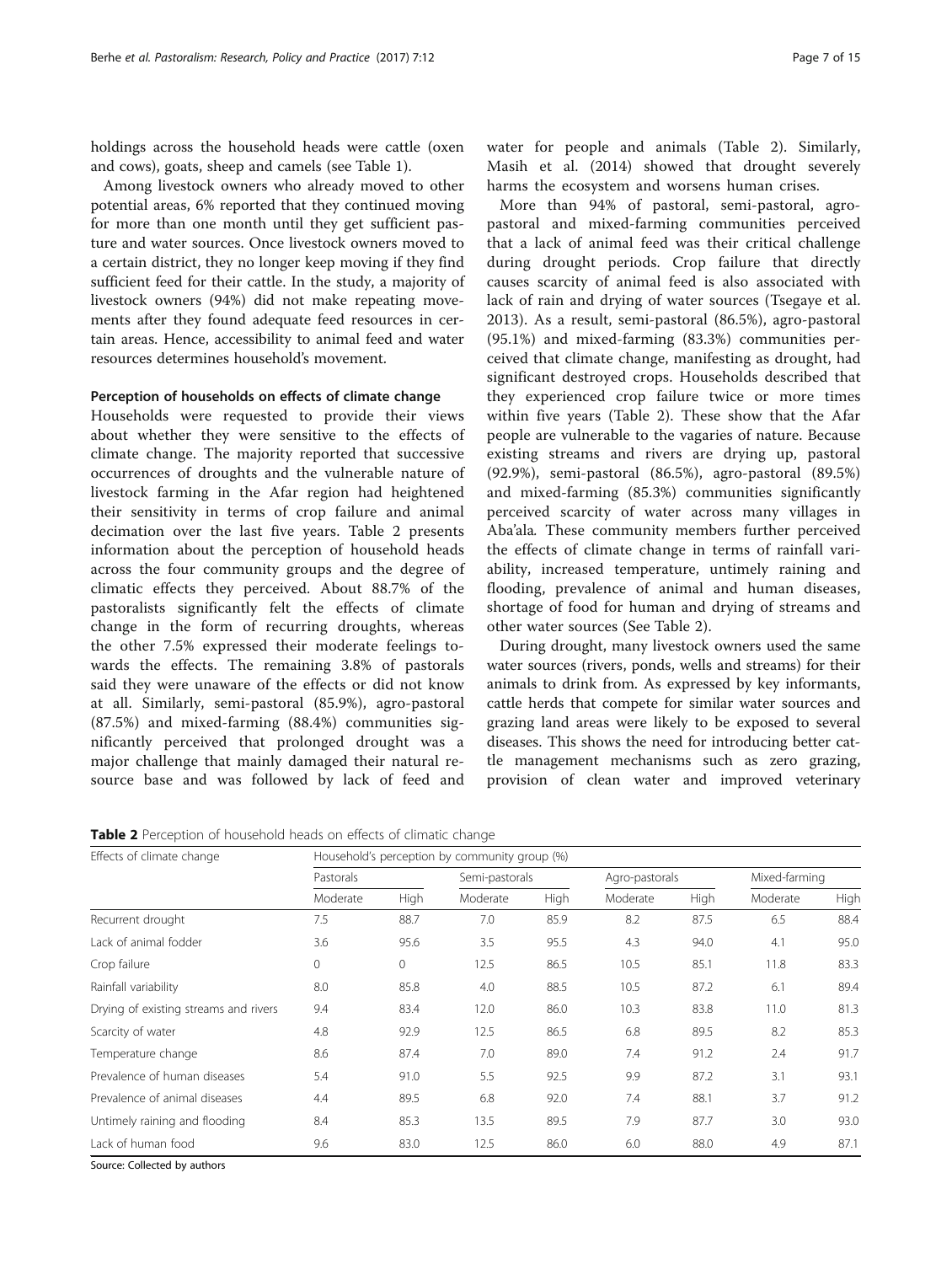services, which may address problems related to disease prevalence when livestock herds compete for scarce sources (mainly for water and grazing areas).

### Adaptation strategies pursued by communities in Aba'ala district

This study attempted to explore correlations between households' perception of the changing climate and their adaptation actions applied in the last five consecutive years. For the analysis, household's perception runs from  $0 = I$  don't feel,  $1 = I$  don't know and  $2 = I$  significantly felt. Table 3 presents percentage of households who perceived the adverse influences of climate change and their corresponding adaptation strategies. About 99.8% of pastoral communities perceived the ill effects of climate change. To cope with the effects, households pursue livestock mobility as their prime strategy. In the case of pastoral communities, we found that livestock farming was dominantly supporting their livelihood bases. Pastoral communities supplemented their living through livestock mobility to other potential areas where they could find water and natural grazing. On the contrary, about 94.1% of mixed-farming communities, 88.3% of agro-pastorals and 67.5% of semi-pastorals perceived livestock mobility as inferior strategy to other adaptation options. A statistical test shows households' significant differences in pursuing livestock mobility associated with their perception differences.

As shown in Table 3, perception of mixed-farming communities for practising zero grazing recorded the highest level (90.2%). However, a small proportion of pastorals (27%), semi-pastorals (32.5%) and agro-pastorals (38%) perceived zero grazing as an appropriate adaptation strategy. The study also showed that perception of households towards the use of pasturing and breeding was statistically insignificant differences among pastoral, semipastoral, agro-pastoral and mixed-farming communities. While 91% of mixed-farming strongly perceived livestock restocking as their means to respond to climate-related risks, pastorals (15.8%), semi-pastorals (23%) and agropastorals (19%) showed only a negligible interest in this strategy. As reported by key respondents, most households perceived the importance of restocking, especially to improve their herds by purchasing drought resistant cattle and small ruminants. Perception of pastoral, semi-pastoral, agro-pastoral and mixed-farming communities towards the importance of livestock destocking accounted for 42.5, 36, 33 and 41%, respectively (Table 3). Cropping was also extensively perceived as a pathway to cope with a multitude threats of climate change, upon which semi-pastoral (95.5%), agro-pastoral (96.6%) and mixed-farming (99.8%) communities were highly dependent on to supplement their subsistence living.

Considering the strategy to reverse unexpected future climate shocks and uncertainties, agro-pastoral (44.9%) and mixed-farming (51.3%) communities used animal feed storage. This might be because livestock feed storage applied by the mixed-farming communities is associated with their long-term experience in cropping. Their involvement in cropping during good seasons (non-erratic rain season) allows them to harvest a sufficient amount of straw and hay, which would also enable them to keep stocking for unprecedented future feed crises. Key informants and group discussions further confirmed that feed stocking is possible, either through their own production, purchasing or both.

Irrigation was also perceived as a strategy to adapt to climate change by pastoral (12.9%), semi-pastoral (79%), agropastoral (81.8%) and mixed-farming (94.7%) communities.

Table 3 Association of household's perception with various adaptation strategies

| Adaptation methods to     |           | Perception of households by community groups (%) |                |               |                                                                                                                                               |            |
|---------------------------|-----------|--------------------------------------------------|----------------|---------------|-----------------------------------------------------------------------------------------------------------------------------------------------|------------|
| climate change            | Pastorals | Semi-pastorals                                   | Agro-pastorals | Mixed-farming | Chi <sup>2</sup><br>$P$ value<br>110.0<br>472.4<br>5.3<br>0.154<br>0.199<br>4.6<br>143.4<br>8.3<br>$0.040**$<br>740.0<br>9.6<br>150.0<br>47.6 |            |
| Livestock mobility        | 99.8      | 32.5                                             | 11.7           | 5.9           |                                                                                                                                               | $0.000***$ |
| Zero grazing              | 27.0      | 32.5                                             | 38.1           | 90.2          |                                                                                                                                               | $0.000***$ |
| Pasturing in own village  | 66.2      | 69.0                                             | 71.0           | 63.9          |                                                                                                                                               |            |
| Use of selected breeds    | 23.5      | 21.5                                             | 17.6           | 22.5          |                                                                                                                                               |            |
| Livestock diversification | 45.5      | 16.5                                             | 24.1           | 23.3          |                                                                                                                                               | $0.000***$ |
| Off-farm                  | 88.3      | 80.0                                             | 88.5           | 85.5          |                                                                                                                                               |            |
| Restocking                | 15.8      | 23.0                                             | 19.0           | 91.0          |                                                                                                                                               | $0.000***$ |
| Destocking                | 42.5      | 36                                               | 33.0           | 41.0          |                                                                                                                                               | $0.000***$ |
| Cropping                  | 0         | 95.5                                             | 96.6           | 99.8          |                                                                                                                                               | $0.000***$ |
| Spate irrigation          | 12.9      | 79.00                                            | 81.8           | 94.7          |                                                                                                                                               | $0.000***$ |
| Feed storage              | 0         | 3.8                                              | 44.9           | 51.3          | 48.0                                                                                                                                          | $0.000***$ |

Note: \*\*\* and \*\* denote significance at 1 and 5% levels, respectively. Source: Collected by authors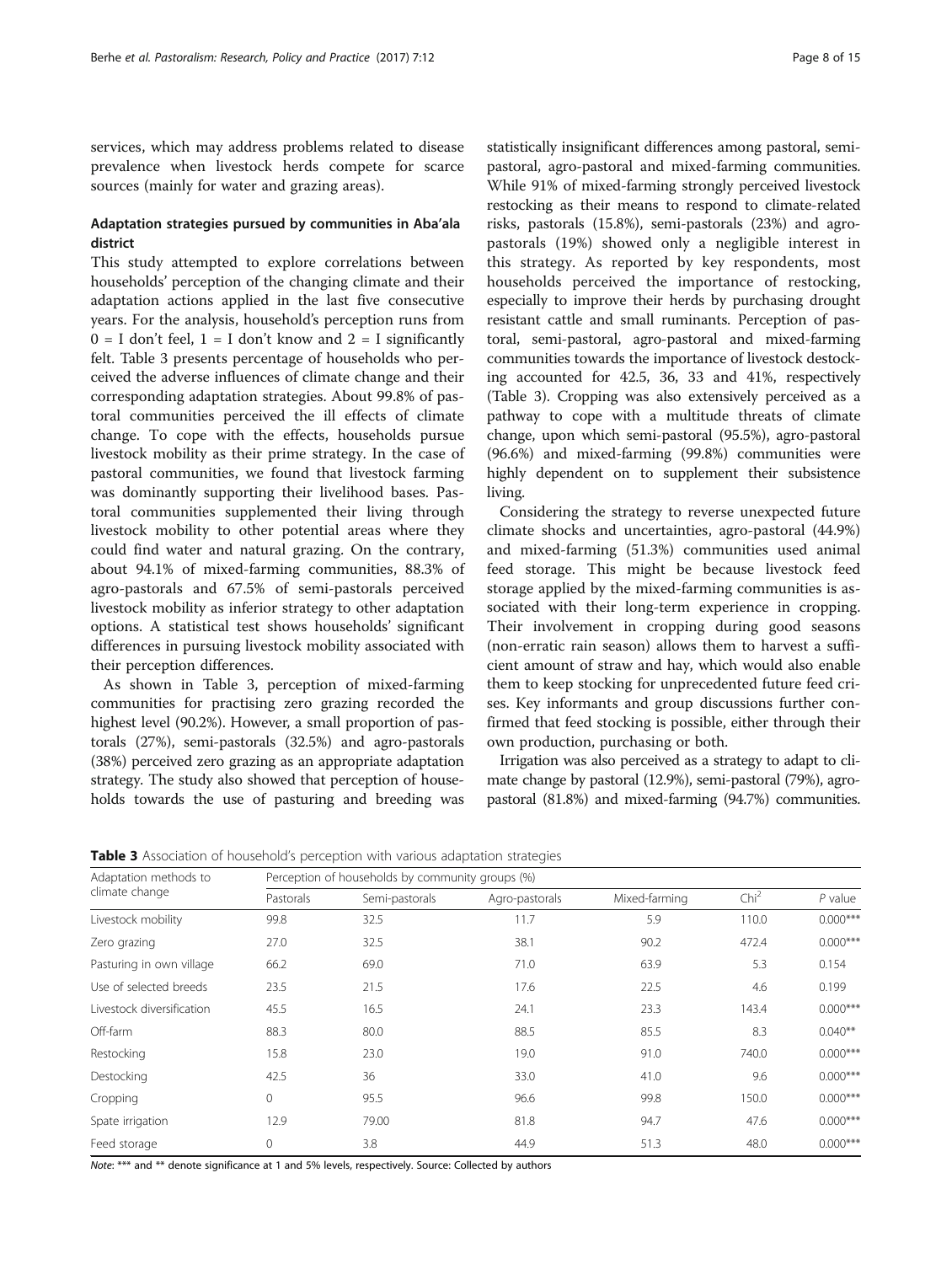Despite water scarcity being a major challenge in the Aba'ala district, mixed-farming communities used to grow cereal crops with spate irrigation. As reported by key informants, this practice started in the 1960s when cropping started in Aba'ala. Experienced farmers who were involved in spate irrigation described that the use of flood diversion into farmlands provided several benefits. For example, farmers were able to grow cereal crops, enrich water wells and ponds for humans and animals, alleviate moisture stress and keep ecological balance. With respect to pastorals and semi-pastorals, livestock mobility to other areas in search of water and natural grazing is crucial for sustenance

### Income sources

(Tsegaye et al. [2013\)](#page-14-0).

In addition to the aforementioned adaptation strategies, communities in the Afar region attempted to be involved in various income-generating activities. Income from livestock is among multiple sources that support the livelihoods of rural communities. As presented in Table 4, this sector serves as the main source of living for 105 pastoral, 40 semi-pastoral, 70 agro-pastoral and 98 mixed-farming communities. The contribution of livestock accounted for about 65.7% of the total income. In order to estimate the net income generated from livestock, all expenses made for purchasing fodder, payments for hired labour and fees for veterinary services were deducted from total gross income. All components of livestock income sources such as sales of live animals, milk, butter oil, hides and skins were accounted for.

In the Ab'ala district, community members generated income from non-agricultural wages. For instance, 54 pastoral, 39 semi-pastoral, 54 agro-pastoral and 80 mixed-farming communities took employment from several organizations. Self-employment was also found as the key income strategy to the rural communities. There were 15 pastoral, 6 semi-pastoral, 7 agro-pastoral and 23 mixed-farming communities who engaged in generating several income-generating enterprises. Households who

engaged in crop production accounted for nearly 191 people across the district. Among these, 39 were semipastoral, 54 agro-pastoral and 98 mixed-farming communities. About 14% of the income of those household heads was supplemented from cropping. As shown in Table 4, both relief and remittance also contributed to households' total income share by 14.1 and 0.23%, respectively.

A total of 92 pastoral, 33 semi-pastoral, 59 agropastoral and 69 mixed-farming communities generate income from selling firewood and charcoal, accounting for about 4.1% of the total income and implying reliance on exploiting the natural forests for energy and commercial purposes (Table 4). This may be taken as an indication of how income constraints can pressure rural people to keep on selling firewood and charcoal to meet their short-term needs without considering the longterm burdens on the natural resource base. Hence, continual damage of the natural forest can accentuate the negative effects of climatic change in the area. In this context, the key informants further recommended urgent measures to enable the fuel-wood sellers to shift to compatible income diversification alternatives like honey, salt mining, commercial tree plantation, livestock rearing and trading, which are eco-friendly livelihood alternatives. Similar conclusions made by Habibah et al. ([2010\)](#page-13-0) indicate that locals can be active participants in protecting the natural resources if they find that they could maintain their long-term benefits in sustainable ways.

#### Adaptation via cattle management

Natural pasture has continued to be the dominant source of feed for livestock. Beginning in the 1960s, however, an influx of migrating people from highland areas along with the indigenous Afar began settling in specific villages (Tsegaye et al. [2013\)](#page-14-0). Consequently, cropping was introduced in Aba'ala. Owing to repeated droughts over series of years, rural farmers realized that

**Table 4** Income share and number of households involved in various income sources

| Various income options pursued    | Income           | Number of households across community groups |                |                |               |  |  |  |
|-----------------------------------|------------------|----------------------------------------------|----------------|----------------|---------------|--|--|--|
| by households $(n = 313)$         | share<br>$(\% )$ | Pastorals                                    | Semi-pastorals | Agro-pastorals | Mixed-farming |  |  |  |
| Income from livestock             | 65.7             | 105                                          | 40             | 70             | 98            |  |  |  |
| Income from non-agricultural wage | 0.62             | 54                                           | 39             | 54             | 80            |  |  |  |
| Income from cropping              | 14.1             |                                              | 39             | 54             | 98            |  |  |  |
| Income from remittance            | 0.23             | 11                                           | 5              | 9              | 11            |  |  |  |
| Income from relief                | 14.1             | 103                                          | 39             | 71             | 98            |  |  |  |
| Income from sales of fuel wood    | 4.1              | 92                                           | 33             | 59             | 69            |  |  |  |
| Income from agricultural wage     | 1.03             | $\Omega$                                     | $\Omega$       | 14             | 98            |  |  |  |
| Income from self-employment       | 0.08             | 15                                           | 6              |                | 23            |  |  |  |

Source: Collected by authors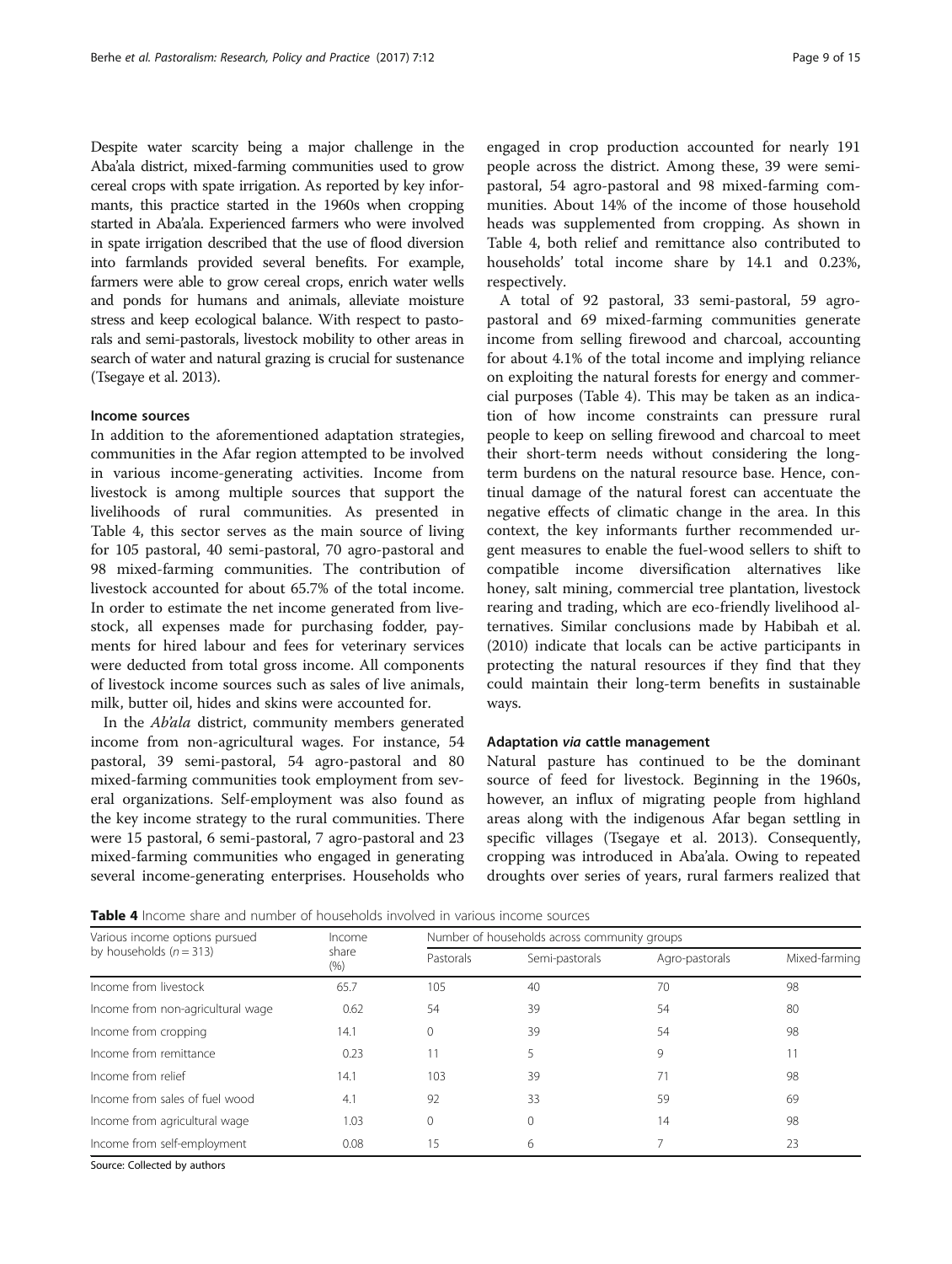storing animal feed such as straws and hay would be of paramount importance to save the lives of their livestock. As shown in Table 5, farmers in the Aba'ala district harvested hay and straw across the five years (2011 to 2015). The low harvest of hay and straw during 2015 may be because of the severe drought that Ethiopia experienced that year. In this period, crop growers, agropastoral and semi-pastoral communities in the Aba'ala district did not produce any crop. Despite the severe drought in 2015, livestock owners purchased much less hay and straw than they purchased in the preceding years. This might be because the purchase of animal feed for the entire year is costly and unaffordable to locals; rather, households opted to move their livestock to eastern Afar in search of feed. According to the informants, most of the communities in the study area (mixed-farming, agro-pastoral and semi-pastoral) are involved in forage production. During normal rainy seasons, agro-pastoral and mixed-farming communities dominantly collect livestock feed.

#### Effects of adaptation actions on income of households

In the face of the changing climate and realizing the consequent adverse effects, rural communities in Afar continue applying a number of adaptation methods provided that they expect benefits out of their adaptation actions (Di Falco et al. [2011, 2012](#page-13-0); Kato et al. [2011\)](#page-13-0). In this section, we examine the linkages between various types of adaptation measures and their corresponding effects on the income of pastoral, semi-pastoral, agropastoral and mixed-farming communities in the Afar region. Prior to estimations, we conducted several tests to verify which model was appropriately needed for doing the analysis. As individual sampled households were proportionally drawn from the four types of communities, estimation of adaptation effects on income of households necessitates considering two key potential sources of variation, which means at both individual and group levels. While estimation using ordinary least square (OLS) is useful to capture individual variations, random effects model incorporates non-systematic variances across groups and entities. Thus, mixed OLS-

Table 5 Adaptation to climatic change via cattle feeding

| Year |       | Amount produced in kg |       | Amount purchased in kg |              |  |  |  |
|------|-------|-----------------------|-------|------------------------|--------------|--|--|--|
|      | Hay   | Straw                 | Hay   | Straw                  | Formula feed |  |  |  |
| 2011 | 214.7 | 1020.6                | 0     | 42.1                   | 13.5         |  |  |  |
| 2012 | 166.4 | 986.8                 | 0     | 12.8                   | 7.8          |  |  |  |
| 2013 | 211.3 | 787.6                 | 76.7  | 398.6                  | 197.3        |  |  |  |
| 2014 | 242.9 | 826.6                 | 196.8 | 681.0                  | 374.9        |  |  |  |
| 2015 | 10.1  | 762.3                 | 103.6 | 1749                   | 157.5        |  |  |  |

Source: Collected by authors

random effects test allows distinguishing what proportion of the variance in income can be attributed by individual differences compared to group differences arising from the four communities (see Appendix [1\)](#page-12-0).

The estimated result of the Intraclass Correlation Coefficient (ICC) shows that nearly 35% of the variance among household income is due to adaptation differences attributed to the four community groups, whereas the remaining 65% is due to adaptation differences across individual households. As estimated results using ordinary least square (OLS) regression only account for individual variations and ignore average variances across community groups, the use of OLS provides biased coefficients. Moreover, the null hypothesis of no differences among the parameters of the four community groups is rejected using the likelihood ratio test. Evidence of the likelihood ratio (LR) test versus linear regression yields Prob = 0.0000, which clearly shows the need to deploy other estimation methods. Considering these results, we further checked whether random effects or fixed effects model can appropriately capture both individual and group variations.

Following Wooldridge ([2002](#page-14-0)) and Baltagi [\(2005\)](#page-13-0), the statistical justification for the use of the fixed effects model over the random effects model was checked using the Hausman test. The test revealed that the null hypothesis that assumed random differences in coefficients is found statistically and significantly different from zero at 1% level (Prob  $>$  chi = 0.0000). This justifies the rejection of the null hypothesis and the need to employ consistent estimation using the fixed effects model. Beyond this, we checked whether serial correlation had spiral effects on the dependent variable (income) by applying dynamic fixed effects regression over four consecutive lagged years (Appendix [2\)](#page-12-0). The output showed that variations observed in the dependent variable were not statistically associated with unprecedented effects that might arise from previous years.

The correlation coefficient  $(\rho_i)$  between residuals within groups and the overall error term shows the effect of time differences across the panel years. As shown in Table [6](#page-10-0), the attribution of such differences over the course of the five years (2011 to 2015) was found to hold nearly 53.6% of the total variation in the dependent variable (income). This further explains the presence of heterogeneity across individuals along with time effects. The use of fixed effects model in this situation, therefore, distinctively differentiates the effects of adaptation measures applied by individual households from the effects attributed to panel years. As shown in Table [6](#page-10-0), the results of the fixed effects regression show that the major adaptation actions that are found to have statistically significant effects on the income of households are water harvesting, livestock diversification, migration and production of hay and straw.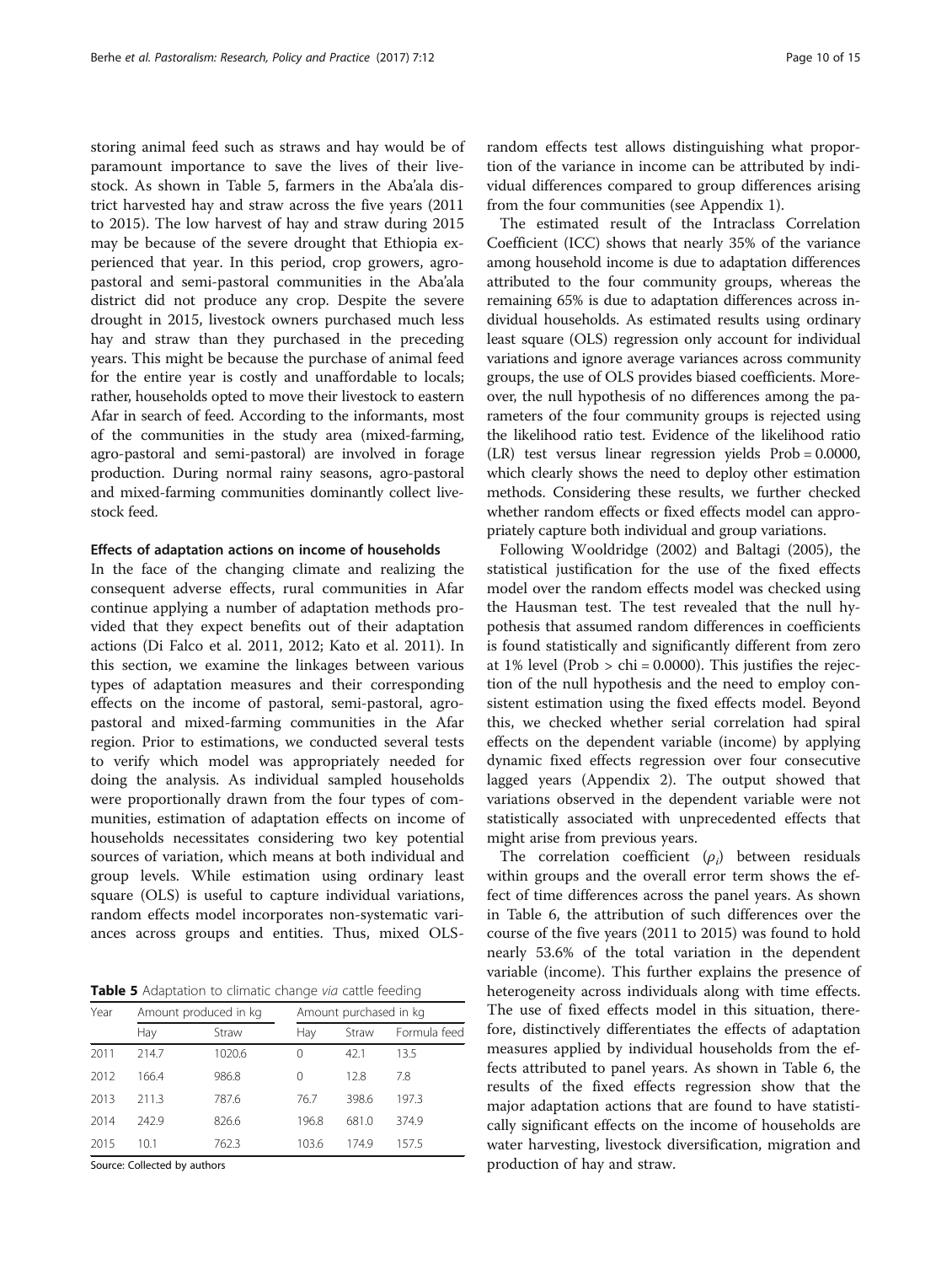<span id="page-10-0"></span>Berhe et al. Pastoralism: Research, Policy and Practice (2017) 7:12 Page 11 of 15

| Variables                                                           | Coefficient | Standard error     |
|---------------------------------------------------------------------|-------------|--------------------|
| Age of household head                                               | $-90.1$     | 30.1 <sup>a</sup>  |
| Family members whose age<br>below 15 years (number)                 | 162.0       | 103.1              |
| Family members whose age<br>15 to 64 years (number)                 | 39.4        | 67.9               |
| Family members whose age<br>above 64 years (number)                 | $-185.4$    | 471.1              |
| Number of cattle                                                    | $-3.1$      | 29.4               |
| Number of goats                                                     | $-3.2$      | 4.6                |
| Number of sheep                                                     | $-71.2$     | 168.7              |
| Number of camel                                                     | 53.0        | 70.2               |
| Stocking fodder                                                     | 77.6        | 212.7              |
| Access to extension services                                        | 286.4       | 179.7              |
| Access to water sources                                             | 949.7       | $448.5^{b}$        |
| Cropping                                                            | 407.1       | 443.7              |
| Livestock mobility                                                  | 551.9       | $209.5^{b}$        |
| Zero grazing                                                        | 32.9        | 148.9              |
| Pasturing in own village                                            | $-50.8$     | 107.6              |
| Use of selected breeds                                              | 104.6       | 119.4              |
| Livestock diversification                                           | 913.7       | 447.6 <sup>b</sup> |
| Off-farm                                                            | 262.6       | 144.3              |
| Restocking                                                          | 195.9       | 143.3              |
| Destocking                                                          | $-11.8$     | 99.1               |
| Purchase of straw                                                   | 0.06        | 0.04               |
| Purchase of hay                                                     | $-0.03$     | 0.11               |
| Purchase of formula feed                                            | $-0.03$     | 0.13               |
| Hay production                                                      | 93.6        | 20.6 <sup>a</sup>  |
| Straw production                                                    | 35.05       | 15.1 <sup>b</sup>  |
| Income lag year                                                     | 2.8         | 32.5               |
| Constant                                                            | 856.9       | 65,921.6           |
| Rho $(\rho_i) = 0.536$<br>$F(312, 1220) = 2.55$ Prob > $F = 0.0000$ |             |                    |

Table 6 Effects of adaptation actions on annual income using fixed effects model

Note: <sup>a</sup>and <sup>b</sup>denote significance at 1% and 5% levels, respectively. Source: Collected by authors

The estimated coefficient on age of household heads may help associate both labour force age group and various adaptation measures applied at village level. As illustrated in Table 6, age of household head was negatively and significantly related to the annual mean income. The negative result of the household head's age may indicate that older people who could not fit physically to accomplish adaptation activities cannot improve their income level. As uptake of improved adaptation practices is difficult for older households, they remain to stick on applying traditional practices that already known to them (Abdulai and CroleRees [2001\)](#page-13-0). This might be because older people usually tend to devote their time and

resources on religious affairs. In the Afar culture, it is believed that old age is the time for doing charity and sanity. Considering the social and economic dynamic, key informants reported that older people usually do not commit in meeting long-term planning towards improving their income benefits. In most cases, older people in rural villages persistently rely on practising their own old experiences, which might not fit the varying nature of climatic changes. Realizing that they could not actively manage to boost their income sources, they rather transfer their wealth to their children in the form of gift or bequest. Even if they have long-term prospects to re-invest their financial holdings, older people commonly rely on supports from young family members (Tsegaye et al. [2013](#page-14-0)).

In the Afar drylands areas where households are sensitized to the effects of drought occurrences, access to water harvesting actions could have important implications on their income improvement. In this study, access to water sources was found to have a positive and statistically significant effect on household income (Table 6). The positive result suggests that most agro-pastoralists and mixed-farming communities sought to cope with several drought events by engaging in various small scale irrigation schemes such as flood diversion from the Tigray highlands, which had positively contributed to their income. Most mixed-farming communities and agropastoralists that relied on perennial water sources produce vegetables and crops whereas semipastoralists and pastoralists that live distantly from perennial water sources depend on ponds that might be used only for few months. Moreover, community members who are near to perennial water sources are able to enhance sedentary way of life due to the opportunity it offers them for better access to animal feed and improved income. In tackling droughtrelated challenges owing to climate change, farm communities who are aware of the importance of water sources for the improvement of their income sources have engaged in water harvesting activities.

Households widely used livestock mobility to adapt to the effects of climate change. Particularly, the Afar pastorals, semi-pastorals and agro-pastorals moved to potential areas where they could find natural grazing and water sources for their livestock. As shown in Table 6, the estimation results of the fixed effects model indicate that migration is positively and significantly related to the household income. The results further reveal that households who keep moving their cattle herds to better pasture had achieved higher income than those who never moved. In congruence with this finding, Moritz et al. [\(2009\)](#page-13-0) indicated that livestock mobility is the innovative means of sustaining rural livelihoods by which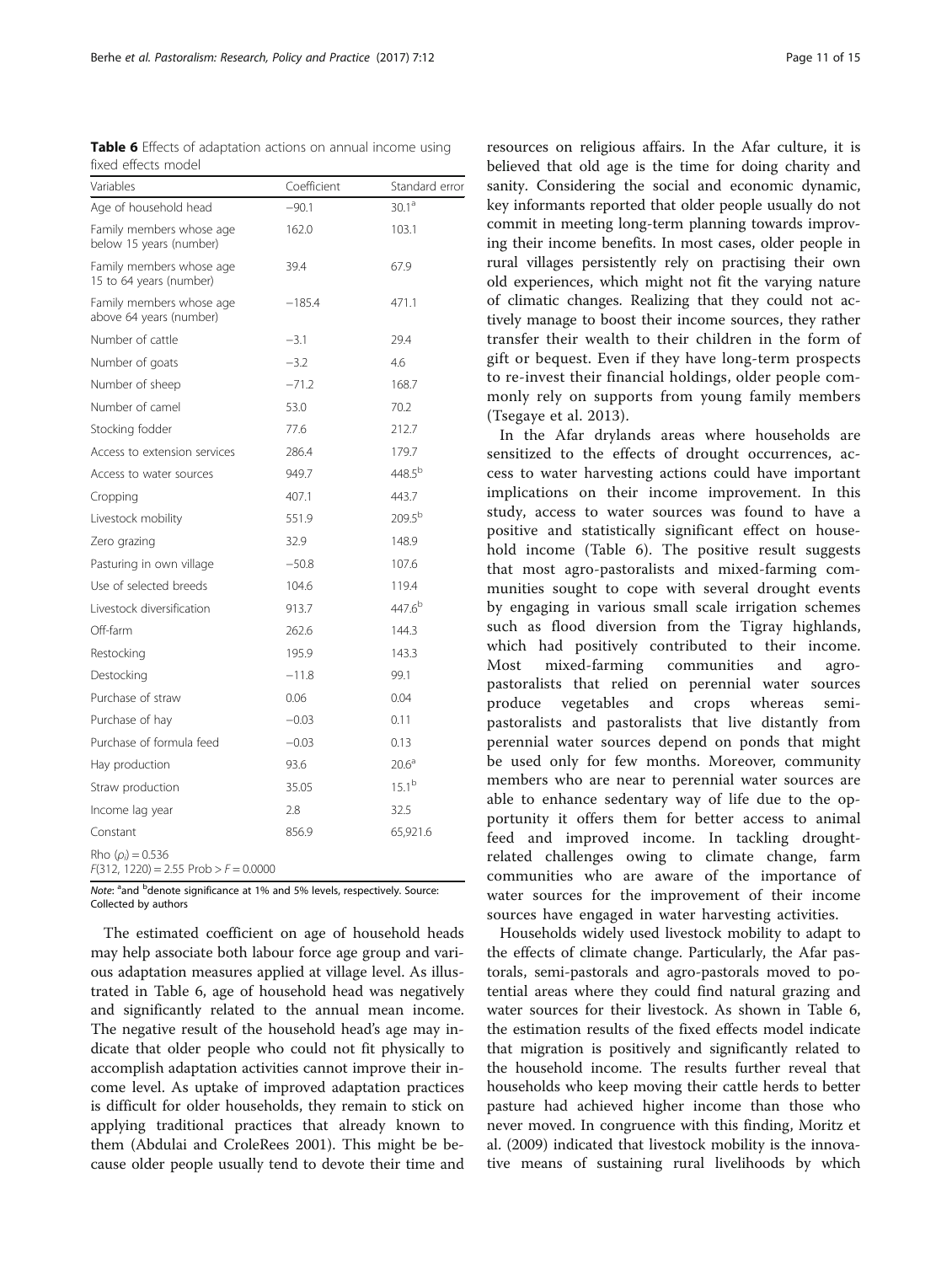pastoralists are able to fully utilize untapped rangeland resources in distant areas. Household heads further explained their past experiences that livestock mobility has been used to escape away during a disease breakout in a specific area.

In the Afar culture, people widely share information and new events by way of traditional communication called *Dagu* (face to face contact). With the help of getting information via Dagu, pastorals and agro-pastorals used to move their livestock to safer areas. Overall, migration for the Afar pastoralists serves as a means to search livestock feed and water, as a strategy to rescue their livestock from unexpected events, as a channel to reach new market opportunities and as a pathway to build social capital with newly contacted people in their destination areas (McPeak et al. [2012](#page-13-0)). More importantly, pastoral mobility serves a source of income in areas where crop cultivation has not yet been applied. Recently, reported research findings indicated that pastoralists in west and east African countries have continued to respond to climate-related challenges by moving their livestock to better areas (Moritz et al. [2009](#page-13-0)). In contrary, other research reports suggest that the pastoral mode of life is an outdated system, which is currently in crisis (Markakis [2004\)](#page-13-0) owing to 'too many people and few livestock', which has created imbalances among humans, livestock and the environment (Sandford [2006](#page-14-0)).

Besides cattle, livestock diversification that includes small ruminants is found to have a significant relationship with income (Table [6\)](#page-10-0). The pursuance of households on diversified livestock strategies might allow them to build locally fitting adaptive capacity, which would enable them to address problems related to climatic risks and uncertainties. In the study area, households that diversify their livestock had easy access to liquid money via sales of livestock products and live animals. Likewise, Degefa ([2005\)](#page-13-0) reported that people that pursue diversified income sources through production of improved livestock varieties such as cattle, camel, goats and sheep are more likely to achieve sustainable livelihoods. The implication is that diversified income may serve as a means to heighten the purchasing power of pastoralists and agro-pastoralists, by which they can easily access staple foods and veterinary services (animal health and artificial insemination).

It was also found that getting access to animal feed through production of hay and straw had a positive and statistically significant effect on income (Table [6](#page-10-0)). The positive effect of animal feed on the mean income shows that households would like to gather hay and straw to reduce unexpected losses of animals due to risks associated to lack of fodder. On one side, households that collected animal feed using own family labour were able to save some portion of money that might have spent for hiring labour. This suggests that households having easy access to collect hay and straw are more likely to earn a higher income. Therefore, communities in the Afar region put their efforts into collecting hay and straw to feed their animals. Particularly, feed collection in Aba'ala is usually practised by mixed-farming and agro-pastoral community members during THE wet season. Informants further expressed that livestock owners who collected excess hay and straw can earn extra income by selling some of it during dry season.

#### Conclusion and recommendation

This study provides an analysis to verify whether rural people perceive adverse effects of climate change and the mitigation strategies that might be used to diversify income or mitigate costs by pastoral, semi-pastoral, agro-pastoral and mixed-farming communities in the drylands of the Afar region, northern Ethiopia. Household heads perceived that climate change considerably disrupted raining seasons and caused repeating occurrences of droughts, temperature change, prevalence of diseases, drying of water sources and lack of human and livestock feed. Households mainly observed the direct consequences of climate change in the form of loss of livestock and crop failure, which eventually threatened their short-term and long-term welfare. The study found that the communities in the Aba'ala district were highly sensitized to the adverse effects of climate change and coped by adaptation measures suitable to their local environments, including diversifying income sources, gathering animal feed, cropping, feed purchase, livestock diversification, livestock mobility, applying various irrigation schemes and use of selected livestock breeds.

Results from our fixed effects regression model showed that access to water sources, livestock mobility, production of hay and straw and livestock diversification were the major determinants that significantly influenced the income of households. Mainly, the study found that pastoralists and semi-pastorals in the Afar region widely practised livestock mobility as their most important strategy to cope with drought effects. However, the income of households from sales of firewood and charcoal needs to be replaced by providing them with accessible and sustainable options like honey production, salt mining, commercial tree plantation, livestock rearing and trading. Extensive intervention on promulgating water harvesting schemes would largely help communities in the Afar region. This would enable households to produce animal feed (hay and straw) and create a better chance to use diversified livestock rearing. Depending on the types of livelihood sources, innovative advisory services are highly required to each community member. Mainly, the existing pastorals ways of livestock mobility have to be improved by educating livestock herders *via* provision of improved veterinary services, livestock management and continuous training.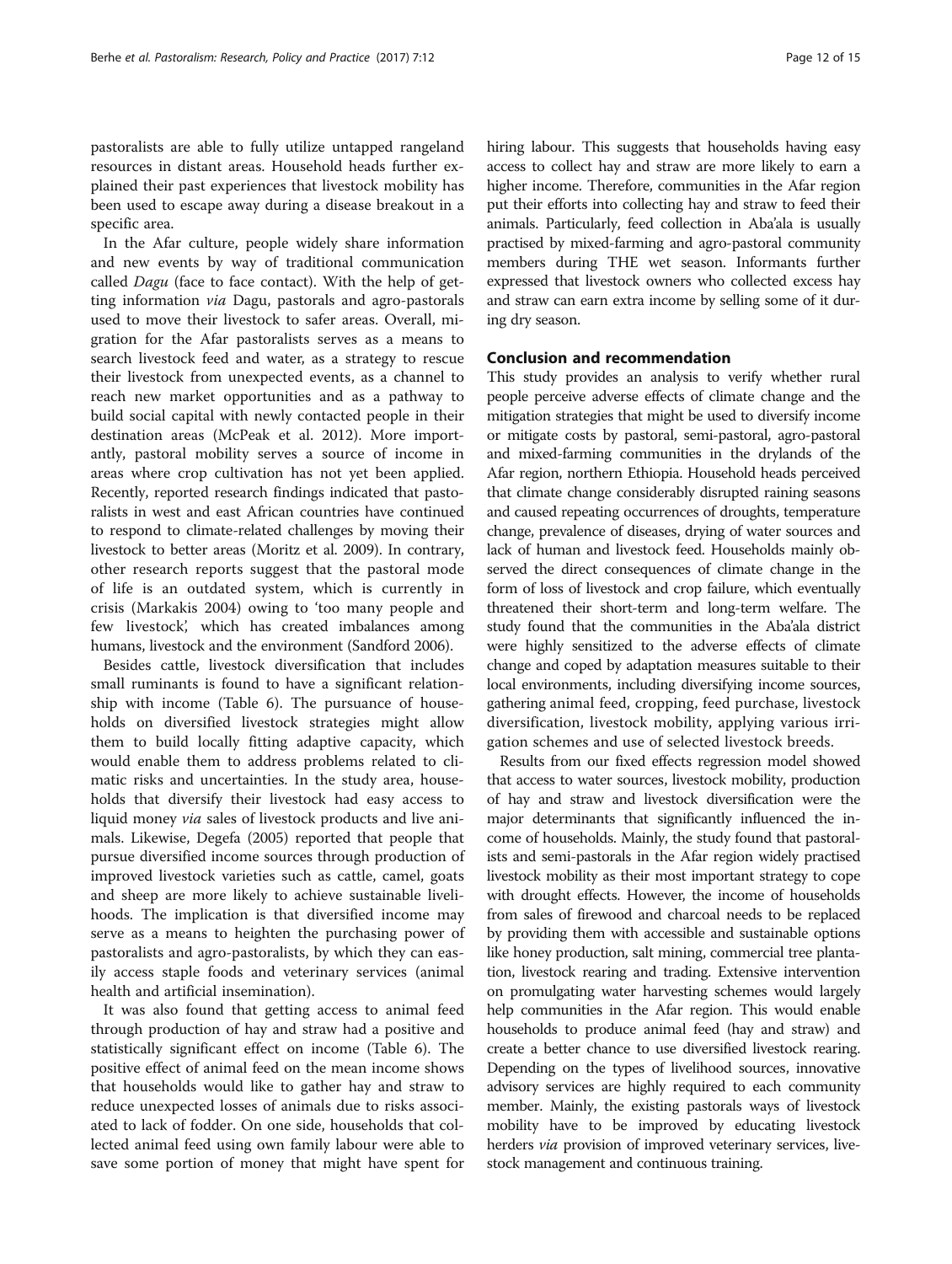### <span id="page-12-0"></span>Appendix

#### Table 7 Mixed OLS-random effects test

| Mixed effects REML regression                                                                        | Number of $obs = 1559$             |                |                           |          |  |  |  |  |
|------------------------------------------------------------------------------------------------------|------------------------------------|----------------|---------------------------|----------|--|--|--|--|
| Group variable: household type                                                                       | Number of groups $=$ 4             |                |                           |          |  |  |  |  |
|                                                                                                      | Obs per group: $min = 200$         |                |                           |          |  |  |  |  |
|                                                                                                      | Avg = $389.8$                      |                |                           |          |  |  |  |  |
|                                                                                                      | $Max = 521$                        |                |                           |          |  |  |  |  |
|                                                                                                      | Wald $\text{chi}^2(26) = 112.90$   |                |                           |          |  |  |  |  |
|                                                                                                      | Prob $>$ chi <sup>2</sup> = 0.0000 |                |                           |          |  |  |  |  |
| Log restricted-likelihood $= -13,654.499$                                                            |                                    |                |                           |          |  |  |  |  |
| Random effects parameter                                                                             | Estimate                           | Standard error | [95% confidence interval] |          |  |  |  |  |
| Household type: (Sigma_u)                                                                            | 1213.958                           | 503.6702       | 538.3207                  | 2737.578 |  |  |  |  |
| Individual: (Sigma e)                                                                                | 1663.82                            | 30.08656       | 1605.884                  | 1723.846 |  |  |  |  |
| LR test vs. linear regression: chibar <sup>2</sup> (01) = 171.84 Prob = chibar <sup>2</sup> = 0.0000 |                                    |                |                           |          |  |  |  |  |

$$
Intraclass Correlation Coefficient (ICC) = \frac{(Sigma_{-u})^2}{(Sigma_{-e})^2 + (Sigma_{-u})^2} = \frac{(1213.958)^2}{(1213.958)^2 + (1663.82)^2} = 0.35
$$

### Table 8 Regression outputs of dynamic fixed effects model against the dependent variable

| Variables                                   | Lag year 1 |           |          | Lag year 2 |          | Lag year 3 |          | Lag year 4 |  |
|---------------------------------------------|------------|-----------|----------|------------|----------|------------|----------|------------|--|
|                                             | Coef.      | Std. Err. | Coef.    | Std. Err.  | Coef.    | Std. Err.  | Coef.    | Std. Err.  |  |
| Age of household head                       | $-418.3$   | 113.7     | $-162.9$ | 73.3       | $-378.9$ | 448.8      | $-307.2$ | 466.5      |  |
| Family members whose age below 15 years     | 127.2      | 160.1     | 456.3    | 248.3      | $-149.2$ | 61.5       | $-150.2$ | 60.8       |  |
| Family members aged between 15 and 64 years | $-20.7$    | 130.5     | 315.2    | 168.3      | 363.9    | 208.9      | 307.8    | 207.7      |  |
| Family members whose age above 64 years     | 584.8      | 748.2     | $-176.2$ | 803.8      | 248.2    | 140.7      | 203.2    | 139.7      |  |
| Number of cattle                            | 58.1       | 45.7      | 85.3     | 55.9       | $-113.9$ | 728.9      | 44.9     | 773.4      |  |
| Number of goats                             | $-5.1$     | 6.4       | 0.3      | 6.70       | 75.1     | 51.2       | 70.0     | 51.2       |  |
| Number of sheep                             | 49.8       | 205.3     | $-327.8$ | 209.6      | 0.8      | 6.0        | 1.7      | 6.2        |  |
| Number of camel                             | 91.2       | 68.8      | $-18.9$  | 135.9      | $-274.9$ | 177.5      | $-297.8$ | 209.2      |  |
| Stocking fodder                             | 359.1      | 334.0     | 264.4    | 398.4      | $-32.5$  | 116.9      | $-33.5$  | 114.1      |  |
| Access to extension services                | 89.5       | 402.8     | 438.7    | 455.9      | 149.3    | 369.8      | 219.1    | 378.7      |  |
| Access to water sources                     | 390.1      | 293.5     | 149.9    | 407.8      | 385.1    | 387.7      | 381.3    | 425.7      |  |
| Cropping                                    | 408.6      | 367.6     | 260.7    | 739.1      | 126.3    | 383.4      | 24.6     | 354.9      |  |
| Livestock mobility                          | 506.7      | 441.8     | 664.7    | 522.6      | 224.0    | 703.5      | 296.3    | 652.5      |  |
| Zero grazing                                | 117.5      | 225.6     | $-314.5$ | 280.9      | 621.8    | 500.0      | 676.4    | 503.6      |  |
| Pasturing in own village                    | $-148.4$   | 155.3     | 32.8     | 180.9      | $-322.1$ | 268.9      | $-397.4$ | 252.4      |  |
| Use of selected breeds                      | 28.5       | 173.2     | 44.4     | 224.6      | 87.2     | 198.0      | 81.7     | 200.1      |  |
| Livestock diversification                   | 983.3      | 1,116.5   | 1,186.2  | 1,275.1    | 87.2     | 198.0      | 1,351.4  | 1,238.5    |  |
| Off-farm                                    | 94.2       | 184.4     | 225.5    | 234.4      | 1,320.5  | 1,340.9    | 233.9    | 220.4      |  |
| Restocking                                  | 94.3       | 210.8     | 410.4    | 233.5      | 225.5    | 223.6      | 344.4    | 210.1      |  |
| Destocking                                  | 51.1       | 140.2     | 4.5      | 148.2      | 389.1    | 209.5      | 51.4     | 143.7      |  |
| Purchase of straw                           | 0.1        | 0.1       | 0.1      | 0.10       | $-9.8$   | 135.6      | 0.04     | 0.04       |  |
| Purchase of hay                             | 0.1        | 0.1       | $-0.1$   | 0.20       | 0.04     | 0.10       | $-0.07$  | 0.16       |  |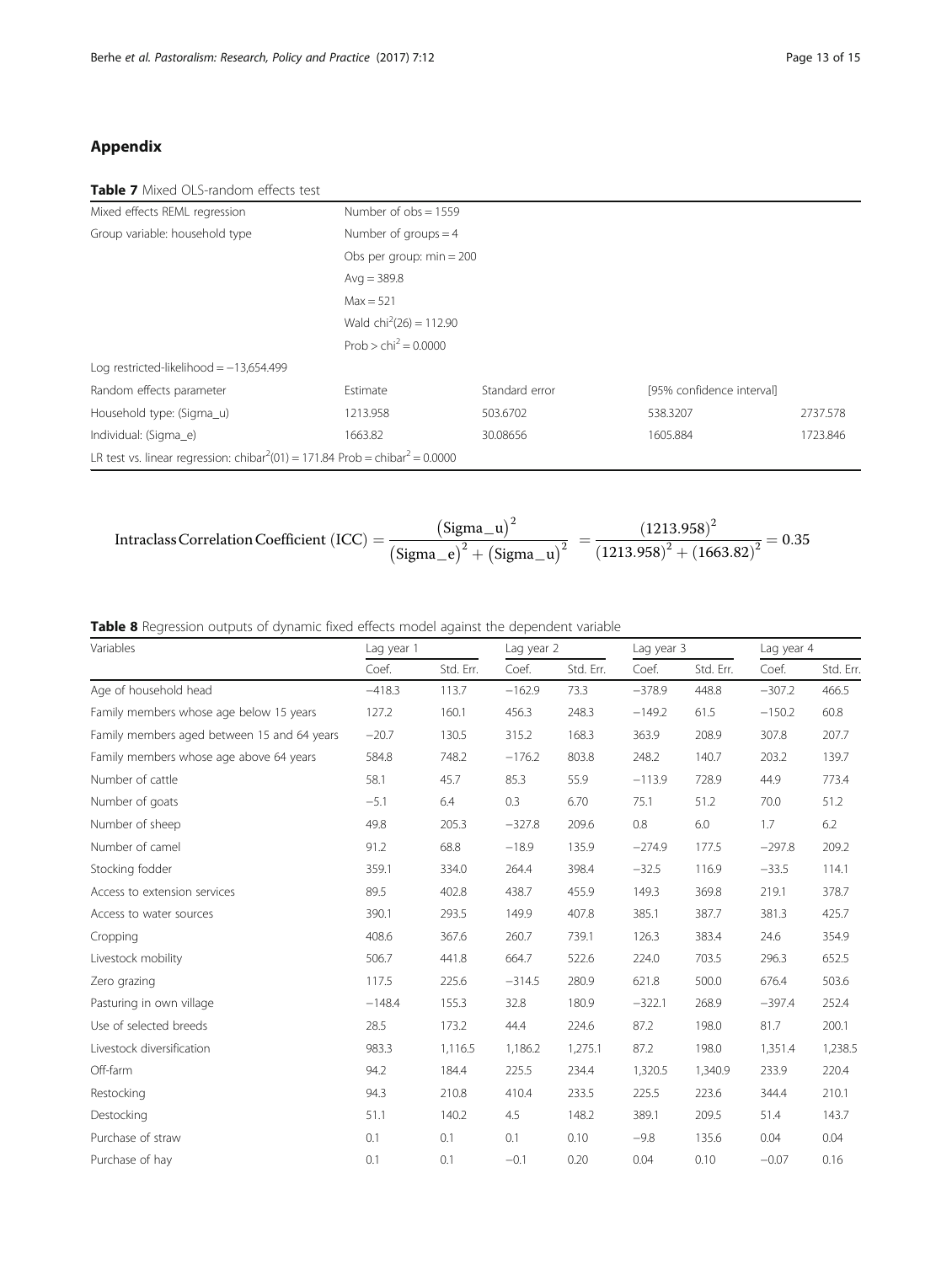<span id="page-13-0"></span>Table 8 Regression outputs of dynamic fixed effects model against the dependent variable (Continued)

| Purchase of formula feed | 0.1       | 0.2     | $-0.1$  | 0.10    | $-0.1$ | 0.20 | $-0.08$ | 0.13    |
|--------------------------|-----------|---------|---------|---------|--------|------|---------|---------|
| Hay production           | 75.8      | 44.9    | 134.1   | 77.9    | $-0.1$ | 0.10 | 29.6    | 71.7    |
| Straw production         | 6.1       | 28.1    | 8.3     | 29.7    | 148.3  | 75.0 | 0.5     | 26.7    |
| Income lag year          |           |         | 0.1     | 0.07    | 3.9    | 27.5 | $-0.06$ | 0.05    |
| Constant                 | 25.578.15 | 6.128.6 | 5,323.5 | 4,087.5 | $-0.1$ | 0.10 | 6.868.1 | 3,776.1 |

Source: Collected by authors

#### Acknowledgements

The authors would like to thank Mekelle University, Colorado State University and Japan International Research Center for Agricultural Sciences (JIRCAS) for supporting this study.

#### Authors' contributions

All the authors have developed the concept and design of the study. While data collection was done by MB, supervision during survey implementation was done by DH, GT, TT, SO, MK and CK. The manuscript was proof read, revised and approved by all authors for final submission. All authors read and approved the final manuscript.

#### Competing interests

The authors declare that they have no competing interests.

#### Publisher's Note

Springer Nature remains neutral with regard to jurisdictional claims in published maps and institutional affiliations.

#### Author details

<sup>1</sup>Department of Agricultural and Resource Economics, College of Dryland Agriculture and Natural Resources, Mekelle University, P.O.Box 231, Mekelle, Ethiopia. <sup>2</sup> Department of Agricultural and Resource Economics, Colorado State University, Fort Collins, CO 80523-1172, USA. <sup>3</sup>Social Sciences Division, Japan International Research Center for Agricultural Sciences (JIRCAS), Tsukuba, Japan. <sup>4</sup>Faculty of Agriculture, Kyoto University, Kyoto, Japan.<br><sup>5</sup>Environmental Studies (Economics), School of Science and the Enviro <sup>5</sup>Environmental Studies (Economics), School of Science and the Environment, Memorial University, Grenfell Campus, 20 University Drive, Corner Brook, NL A2H 5G4, Canada.

#### Received: 28 October 2016 Accepted: 23 February 2017 Published online: 30 May 2017

#### References

- Abdulai, A., and A. CroleRees. 2001. Determinants of income diversification amongst rural households in Southern Mali. Food Policy 26: 437–452.
- Adger, W.N., N.W. Arnell, and El Tompkins. 2005. Successful adaptation to climate change across scales. Global Environmental Change 15: 77–86.
- African Technology Policy Studies Network. 2013. The rationale and capacity of pastoral community innovative adaptation to climate change in Ethiopia. ATPS Research Paper No. 25.
- Baltagi, B.H. 2005. Econometric analysis of panel data, 3rd ed. West Sussex: John Wiley and Sons Ltd.
- Barberies, N.C. 2013. Thirty years of prospect theory in economics: A review and assessment. Journal of Economic Perspectives 27: 173–196.

Berhanu, W., D. Colman, and B. Fayissa. 2007. Diversification and livelihood sustainability in a semi-arid environment: A case study from southern Ethiopia. Journal of Development Studies 43: 871–889.

Bradburd, D. 1982. Volatility of animal wealth among southwest Asian pastoralists. Human Ecology 10: 85–106.

- Campbell, D.J., D.P. Lusch, T.A. Smucker, and E.E. Wangu. 2005. Multiple methods in the study of driving forces of land use and land cover change: A case study of SE Kajiado District, Kenya. Human Ecology 33: 763–794.
- Chala, K., O.E. Taye, D. Kebede, and T. Tadele. 2012. Opportunities and challenges of honey production in Gomma district of Jimma zone, south-west Ethiopia. Journal of Agricultural Extension and Rural Development 4: 85–91.

Crane, T.A., C. Roncoli, and G. Hoogenboom. 2011. Adaptation to climate change and climate variability: The importance of understanding agriculture as performance. NJAS-Wageningen Journal of Life Sciences 57: 179–185.

- CSA (Central Statistical Authority). 2008. Report of the 2007 population and housing census. Addis Ababa: CSA.
- Degefa, T. 2005. Rural livelihoods, poverty and food insecurity in Ethiopia: A case study at Erenssa and Garbi communities in Oromia zone. Amhara National Regional State, PhD Thesis, Norwegian University of science and Technology, UTNU Trondheim.
- Di Falco, S., M. Veronesi, and M. Yesuf. 2011. Does adaptation to climate change provide food security? A micro-perspective from Ethiopia. American Journal of Agricultural Economics 93: 825–842.
- Di Falco, S., M. Yesuf, G. Kohlin, and C. Ringler. 2012. Estimating the impact of climate change on agriculture in low-income countries: Household level evidence from the Nile Basin, Ethiopia. Environmental Resource Economics 52: 457–478.
- FAO. 2012. Environment and natural resource management: Adaptation to climate change in semi-arid environments experience and lessons from Mozambique, 71. Rome: FAO.
- Galvin, K.A. 2009. Transitions: Pastoralists living with change. Annual Review of Anthropology 38: 185–189.
- Habibah, A., J. Hamzah, and I. Mushrifah. 2010. Sustainable livelihood of the community in Tasik Chini biosphere reserve: The local practices. Journal of Sustainable Development 3: 184–196.
- Hogg, R. 1992. Should pastoralism continue as a way of life? Disasters 16: 131–137. International Labour Office (ILO). 2011. The dynamics of employment, the labour market and the economy in Nepal (Geneva).<http://www.ilo.org/publns>. Accessed 22 Jan 2016.
- Kato, E., C. Ringler, M. Yesuf, and E. Bryan. 2011. Soil and water conservation technologies: A buffer against production risk in the face of climate change? Insights from the Nile Basin in Ethiopia. Agricultural Economics 42: 593–604.
- Kima, S.A., A.A. Okhimamhe, A. Kiema, N. Zampaligre, and I. Sule. 2015. Adapting to the impacts of climate change in the sub-humid zone of Burkina Faso, West Africa: Perceptions of agro-pastoralists. Pastoralism 5: 1–14.
- Kiviet, J.F. 1995. On bias, inconsistency and efficiency of various estimators in dynamic panel data models. Journal of Econometrics 68: 53–78.
- Kloos, H. 1982. Farm labor migrations in the Awash valley of Ethiopia. International Migration Review 16: 133–168.
- Markakis, J. 2004. Pastoralism on the margin, report. London: Minority Rights Group International.
- Masih, I., S. Maskey, F.E.F. Mussa, and P. Trambauer. 2014. A review of droughts on the African continent: A geospatial and long-term perspective. Hydrology and Earth System Science 18: 3635–3649.
- McPeak, J., P. Little, and C. Doss. 2012. Risk and social change in an African rural economy: Livelihoods in pastoral communities. Oxford: Routledge.
- Meze-Hausken, E. 2004. Contrasting climate variability and meteorological drought with perceived drought and climate change in northern Ethiopia. Climate Research 27: 19–31.
- Moritz, M., B. Kyle, K.C. Nolan, S. Patrick, M.F. Shaffer, and G. Thampy. 2009. Too many people and too few livestock in West Africa? An evaluation of Sandford's thesis. Journal of Development Studies 45: 1113–1133.
- Nassef, M., S. Anderson, and C. Hesse. 2009. Pastoralism and climate change: Enabling adaptive capacity. London: HPG Report, Overseas Development Institute.
- Nickell, S. 1981. Biases in dynamic models with fixed effects. Econometrica 49: 1417–1426.
- OXFAM. 2008. Survival of the fittest: Pastoralism and climate change in east Africa. UK: OXFAM. Oxfam Briefing Paper No. 116.